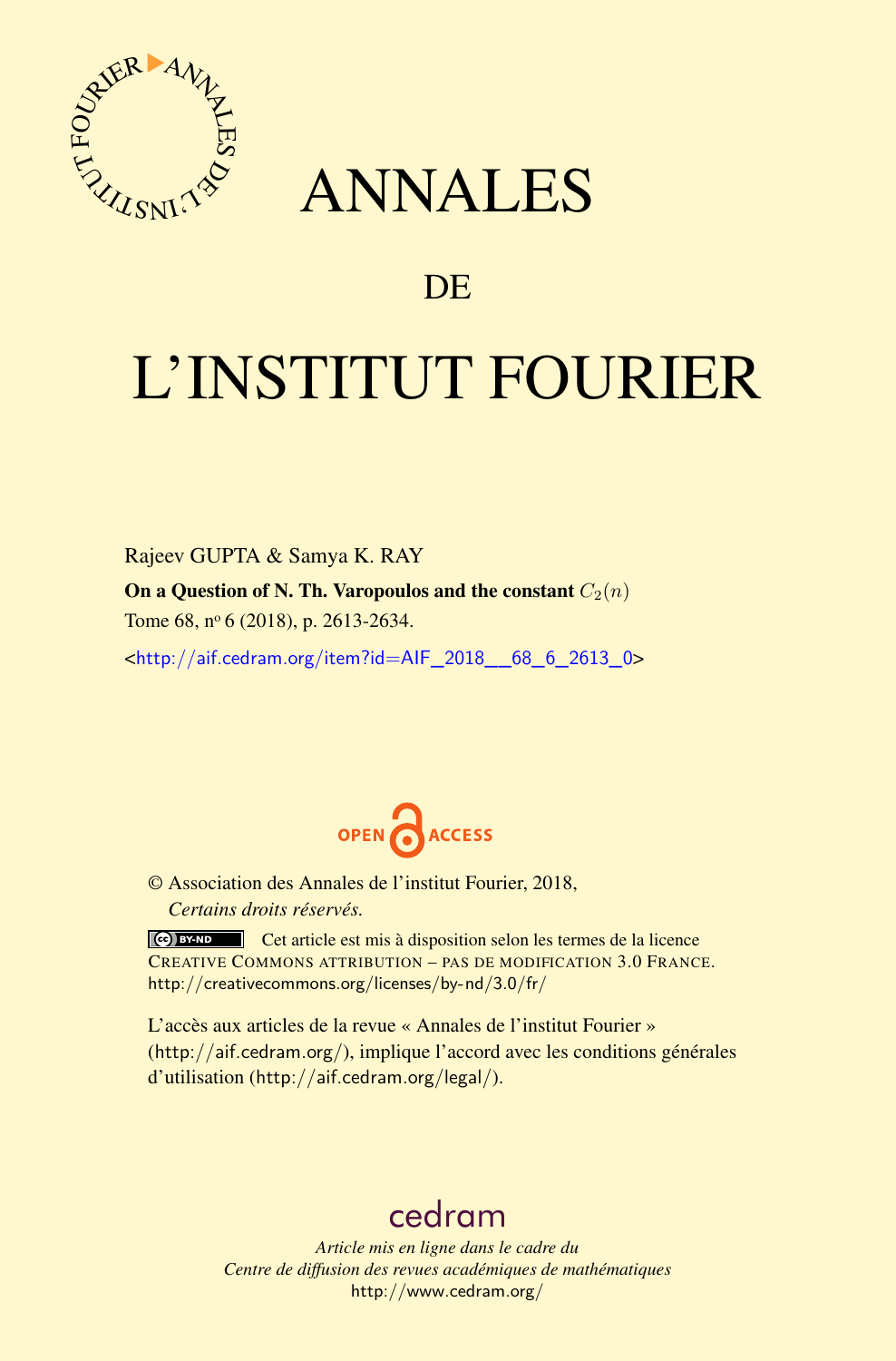#### ON A QUESTION OF N. TH. VAROPOULOS AND THE CONSTANT  $C_2(n)$

**by Rajeev GUPTA & Samya K. RAY (\*)**

ABSTRACT. — Let  $\mathbb{C}_k[Z_1,\ldots,Z_n]$  denote the set of all polynomials of degree at most *k* in *n* complex variables and  $\mathscr{C}_n$  denote the set of all *n*-tuple  $T = (T_1, \ldots, T_n)$ of commuting contractions on some Hilbert space H*.* The interesting inequality

$$
K_G^{\mathbb{C}}\leqslant \lim_{n\rightarrow \infty} C_2(n)\leqslant 2K_G^{\mathbb{C}},
$$

where

$$
C_k(n) = \sup \left\{ ||p(T)|| : ||p||_{\mathbb{D}^n, \infty} \leq 1, p \in \mathbb{C}_k[Z_1, \ldots, Z_n], T \in \mathscr{C}_n \right\}
$$

and  $K_G^{\mathbb{C}}$  is the complex Grothendieck constant, is due to Varopoulos. We answer a long–standing question by showing that the limit  $\lim_{n\to\infty} \frac{C_2(n)}{K_C^C}$  is strictly bigger than 1. Let  $\mathbb{C}_2^s[Z_1,\ldots,Z_n]$  denote the set of all complex valued homogeneous<br>polynomials  $p(z_1,\ldots,z_n) = \sum_{j,k=1}^n a_{jk}z_jz_k$  of degree two in *n*-variables, where  $((a_{jk})$  is a  $n \times n$  complex symmetric matrix. For each  $n \in \mathbb{N}$ , define the linear  $\text{map } \mathscr{A}_n : (\mathbb{C}_2^s[Z_1,\ldots,Z_n], \|\cdot\|_{\mathbb{D}^n,\infty}) \to (M_n, \|\cdot\|_{\infty \to 1}) \text{ to be } \mathscr{A}_n(p) = (a_{jk})$ . We show that the supremum (over *n*) of the norm of the operators  $\mathscr{A}_n$ ;  $n \in \mathbb{N}$ , is bounded below by the constant  $\pi^2/8$ . Using a class of operators, first introduced by Varopoulos, we also construct a large class of explicit polynomials for which the von Neumann inequality fails. We prove that the original Varopoulos–Kaijser polynomial is extremal among a, suitably chosen, large class of homogeneous polynomials of degree two. We also study the behaviour of the constant  $C_k(n)$  as  $n \to \infty$ .

RÉSUMÉ. — Soit  $\mathbb{C}_k[Z_1,\ldots,Z_n]$  l'ensemble de tous les polynômes de degré au plus *k* dans *n* variables complexes et  $\mathcal{C}_n$  l'ensemble de tous les *n*-tuples  $T =$  $(T_1, \ldots, T_n)$  de contractions qui commutent sur un espace de Hilbert  $\mathbb{H}$ . L'inégalité intéressante

$$
K_G^{\mathbb{C}} \leq \lim_{n \to \infty} C_2(n) \leq 2K_G^{\mathbb{C}},
$$

où

$$
C_k(n) = \sup \left\{ ||p(T)|| : ||p||_{\mathbb{D}^n, \infty} \leq 1, p \in \mathbb{C}_k[Z_1, \ldots, Z_n], T \in \mathscr{C}_n \right\}
$$

Keywords: Grothendieck Inequality, von Neumann Inequality, Varopoulos Operator, Grothendieck Constant, Positive Grothendieck Constant.

<sup>2010</sup> Mathematics Subject Classification: 47A13, 47A25, 47A60, 47A63.

<sup>(\*)</sup> The first named author is supported by National Postdoctoral Fellowship (Ref. No. PDF/2016/000094), SERB, DST, Government of India. The second named author is supported by Council for Scientific and Industrial Research, MHRD, Government of India.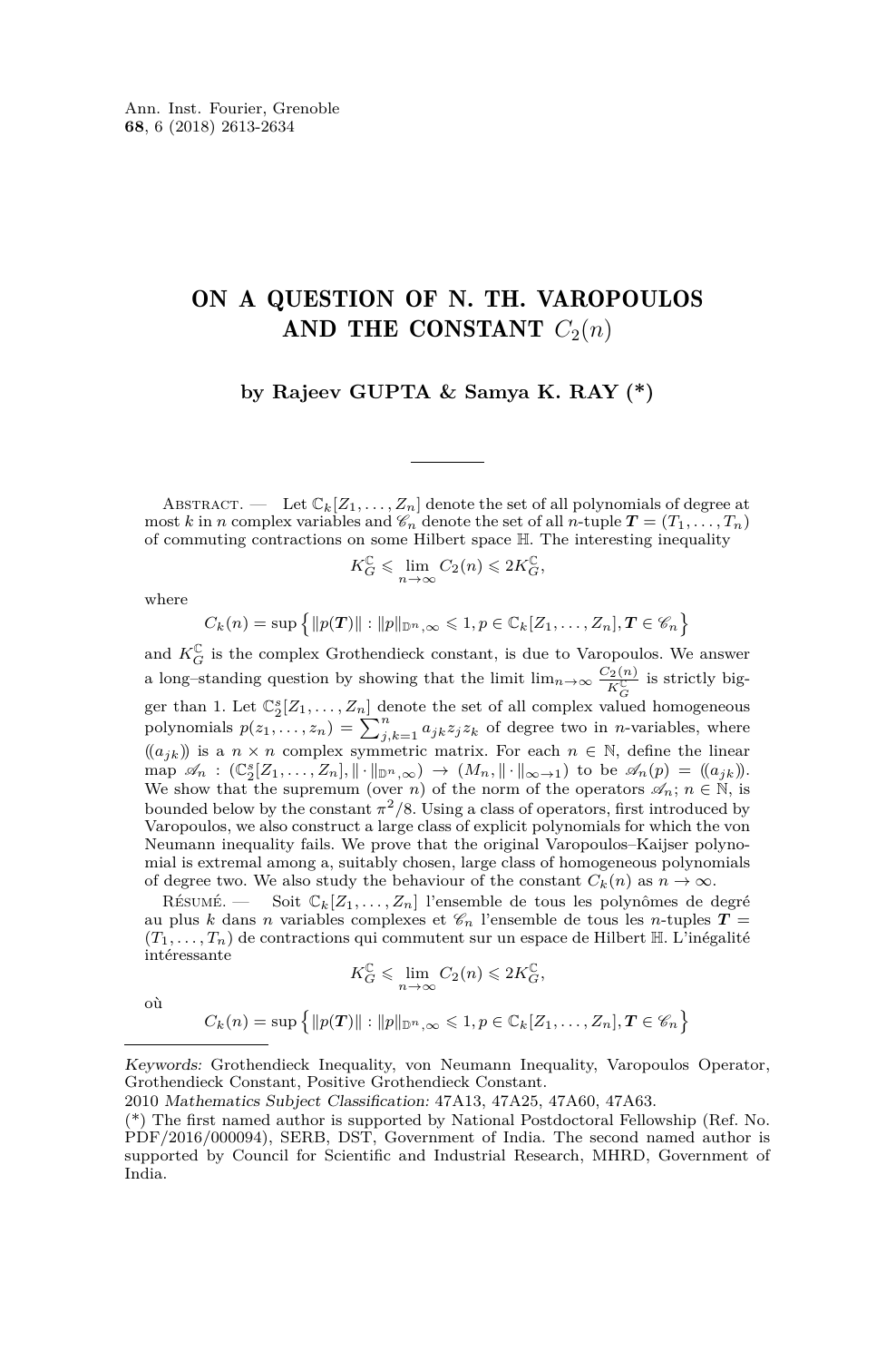et  $K_G^{\mathbb{C}}$  est la constante complexe de Grothendieck, est due à Varopoulos. Nous répondons à une question de longue date en montrant que lim<sub>*n*→∞</sub>  $\frac{C_2(n)}{K_G^{\mathbb{C}}}$  est strictement plus grand que 1. Soit  $\mathbb{C}_2^s[Z_1,\ldots,Z_n]$  l'ensemble des polynômes homogènes complexes  $p(z_1,\ldots,z_n) = \sum_{j,k=1}^n a_{jk} z_j z_k$  de degré deux dans *n*-variables, oú (( $a<sub>jk</sub>$ )) est une matrice symétrique complexe *n* × *n*. Pour chaque *n* ∈ N, on définit la carte linéaire  $\mathscr{A}_n$  :  $(\mathbb{C}_2^s[Z_1,\ldots,Z_n],\|\cdot\|_{\mathbb{D}^n,\infty}) \to (M_n,\|\cdot\|_{\infty\to 1})$  par  $\mathscr{A}_n(p) = ((a_{jk})$ . Nous montrons que le supremum (sur *n*) de la norme des opérateurs  $\mathscr{A}_n$ ;  $n \in \mathbb{N}$ , est borné inférieurement par la constante  $\pi^2/8$ . En utilisant une classe d'opérateurs, introduite par Varopoulos, nous construisons aussi une grande classe de polynômes explicites pour laquelle l'inégalité de von Neumann n'est pas satisfaite. Nous prouvons que le polynôme de Varopoulos–Kaijser est extrémal parmi une grande classe convenablement choisie de polynômes homogènes de degré deux. Nous étudions également le comportement de la constante *Ck*(*n*) lorsque  $n \to \infty$ *.* 

#### **1. Introduction**

Let  $\mathbb{C}[Z_1,\ldots,Z_n]$  denote the set of all complex valued polynomials in *n*-variables. For any continuous function  $f: X \to \mathbb{C}$ , on a compact set X, we let  $||f||_{X,\infty}$  denote its supremum norm, namely,

$$
||f||_{X,\infty} = \sup\{|f(x)| : x \in X\}.
$$

Let  $\mathbb{D}^n$  denote the unit polydisc in  $\mathbb{C}^n$ . The von Neumann inequality [\[15\]](#page-21-0) states that  $||p(T)|| \le ||p||_{\mathbb{D}, \infty}$  for all  $p \in \mathbb{C}[Z]$  and for any contraction *T* on a complex Hilbert space. For any pair of commuting contractions  $T_1, T_2,$ a generalization of the von Neumann inequality:  $||p(T_1, T_2)|| \le ||p||_{\mathbb{D}^2, \infty}$ ,  $p \in \mathbb{C}[Z_1, Z_2]$  follows from a deep theorem of Ando [\[2\]](#page-20-0) on unitary dilation of a pair of commuting contractions. For  $n \in \mathbb{N}$ , let  $\mathscr{C}_n$  denote the set of all *n*tuple  $T = (T_1, \ldots, T_n)$  of commuting contractions on some Hilbert space  $\mathbb{H}$ . In the paper [\[22\]](#page-21-1), Varopoulos showed that the von Neumann inequality fails for *T* in  $\mathscr{C}_n$ , for some  $n > 2$ . He along with Kaijser [\[22\]](#page-21-1) and simultaneously Crabb and Davie [\[6\]](#page-20-1) produced an explicit example of three commuting contractions  $T_1, T_2, T_3$  and a polynomial *p* for which  $||p(T_1, T_2, T_3)|| > ||p||_{\mathbb{D}^3 \setminus \infty}$ . For a fixed  $k \in \mathbb{N}$ , define (see [\[23\]](#page-21-2) and [\[19,](#page-21-3) p. 24]):

$$
C_k(n) = \sup \{ ||p(\boldsymbol{T})|| : ||p||_{\mathbb{D}^n, \infty} \leqslant 1, p \in \mathbb{C}_k[Z_1, \ldots, Z_n], \boldsymbol{T} \in \mathscr{C}_n \}
$$

and let  $C(n)$  denote  $\lim_{k\to\infty} C_k(n)$ .

Since the counterexample to the von Neumann inequality in three variables, due to Varopoulos and Kaijser [\[22\]](#page-21-1), involves a (explicit) homogeneous polynomial of degree two therefore  $C_2(3) > 1$ . From the von Neumann inequality and its generalization to two variables, it follows that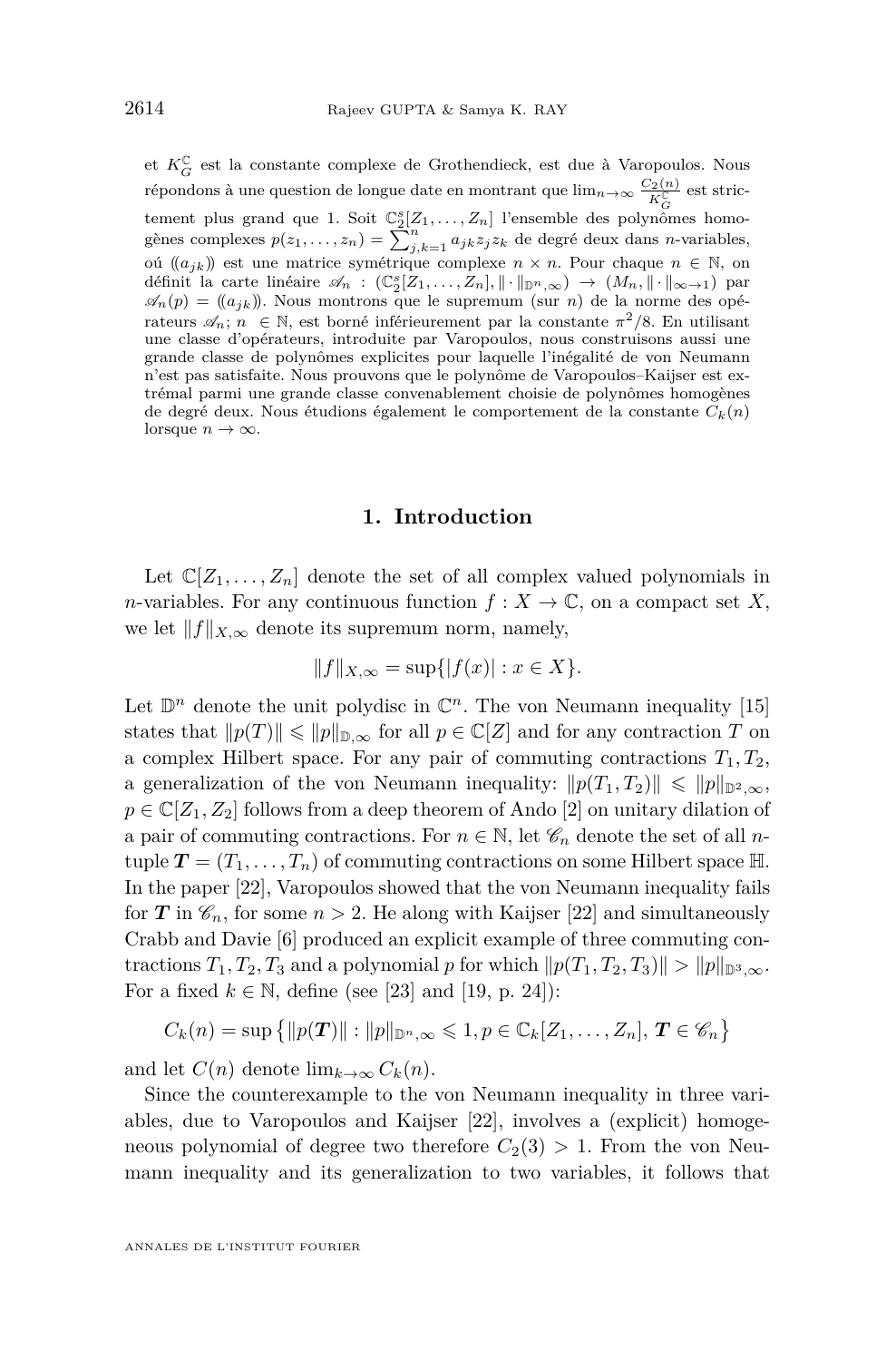$$
C(1) = C(2) = 1
$$
. In the paper [23], Varopoulos shows that

<span id="page-3-0"></span>(1.1) 
$$
K_G^{\mathbb{C}} \leq \lim_{n \to \infty} C_2(n) \leq 2K_G^{\mathbb{C}},
$$

where  $K_G^{\mathbb{C}}$  is the complex Grothendieck constant defined below.

DEFINITION 1.1 (Grothendieck Constant). — For a complex (real) array  $A := (a_{jk})_{n \times n}$ , define the following norm

$$
(1.2) \t\t ||A||_{\infty \to 1} := \sup \{ |\langle Av, w \rangle| : ||v||_{\ell^{\infty}(n)} \leq 1, ||w||_{\ell^{\infty}(n)} \leq 1 \},
$$

where *v* and *w* are vectors in  $\mathbb{C}^n$  (resp.  $\mathbb{R}^n$ ). There exists a finite constant  $K > 0$  such that for any choice of unit vectors  $(x_j)_1^n$  and  $(y_k)_1^n$  in a complex (resp. real) Hilbert space H, we have

<span id="page-3-1"></span>(1.3) 
$$
\Big|\sum_{j,k=1}^n a_{jk}\langle x_j,y_k\rangle\Big| \leq K \|A\|_{\infty \to 1}
$$

for all  $n \in \mathbb{N}$  and  $A = (a_{jk})$ . The least such constant is denoted by  $K_G$  and is known as the Grothendieck constant. Note that the definition of *K<sup>G</sup>* depends on the underlying field. When it is the field of complex numbers  $\mathbb C$  (resp.  $\mathbb R$ ), this constant is known as the complex (resp. real) Grothendieck constant and is denoted by  $K_G^{\mathbb{C}}$  (resp.  $(K_G^{\mathbb{R}})$ ). It is known that  $1.338 < K_G^{\mathbb{C}} \leq 1.4049$ , and  $1.66 \leq K_G^{\mathbb{R}} \leq \frac{\pi}{2log(1+\sqrt{2})}$ , see [\[20,](#page-21-4) §4]. Recently, it has been proved in [\[5\]](#page-20-2) that this upper bound of  $K_G^{\mathbb{R}}$  is strict which settles a long–standing conjecture of Krivine [\[12,](#page-21-5) [13\]](#page-21-6). We refer the reader to [\[4\]](#page-20-3) for some explicit computations of this constant for small values of *n.* For more on Grothedieck constant, we refer the reader to [\[20\]](#page-21-4).

Since it is known that  $K_G^{\mathbb{C}} > 1$ , the inequality [\(1.1\)](#page-3-0) is yet another way to see that the von Neumann inequality fails eventually. We refer to the inequality [\(1.1\)](#page-3-0) as the Varopoulos inequality. In the paper [\[23\]](#page-21-2), Varopoulos had implicitly asked if  $\lim_{n\to\infty} C_2(n) = K_G^{\mathbb{C}}$ ? Recently, first named author of this paper, has improved the Varopoulos inequality [\(1.1\)](#page-3-0):

(1.4) 
$$
K_G^{\mathbb{C}} \leqslant \lim_{n \to \infty} C_2(n) \leqslant \frac{3\sqrt{3}}{4} K_G^{\mathbb{C}}.
$$

This inequality is proved by first obtaining a bound for the second derivative of any holomorphic map  $f: \mathbb{D}^n \to \mathbb{D}$ , namely,  $||D^2 f(0)||_{\infty \to 1} \leq \frac{3\sqrt{3}}{2}$ . In this paper, we answer the question of Varopoulos in the negative by improving the lower bound in the inequality [\(1.1\)](#page-3-0). Indeed, we prove that  $\lim_{n\to\infty} C_2(n) \geqslant 1.118 K_G^{\mathbb{C}}$ .

In what follows, for each  $p \in [1,\infty]$  and  $n \in \mathbb{N}$ , we denote the normed linear space  $(\mathbb{C}^n, \|\cdot\|_p)$  by  $\ell^p(n)$  and when the space is  $(\mathbb{R}^n, \|\cdot\|_p)$  then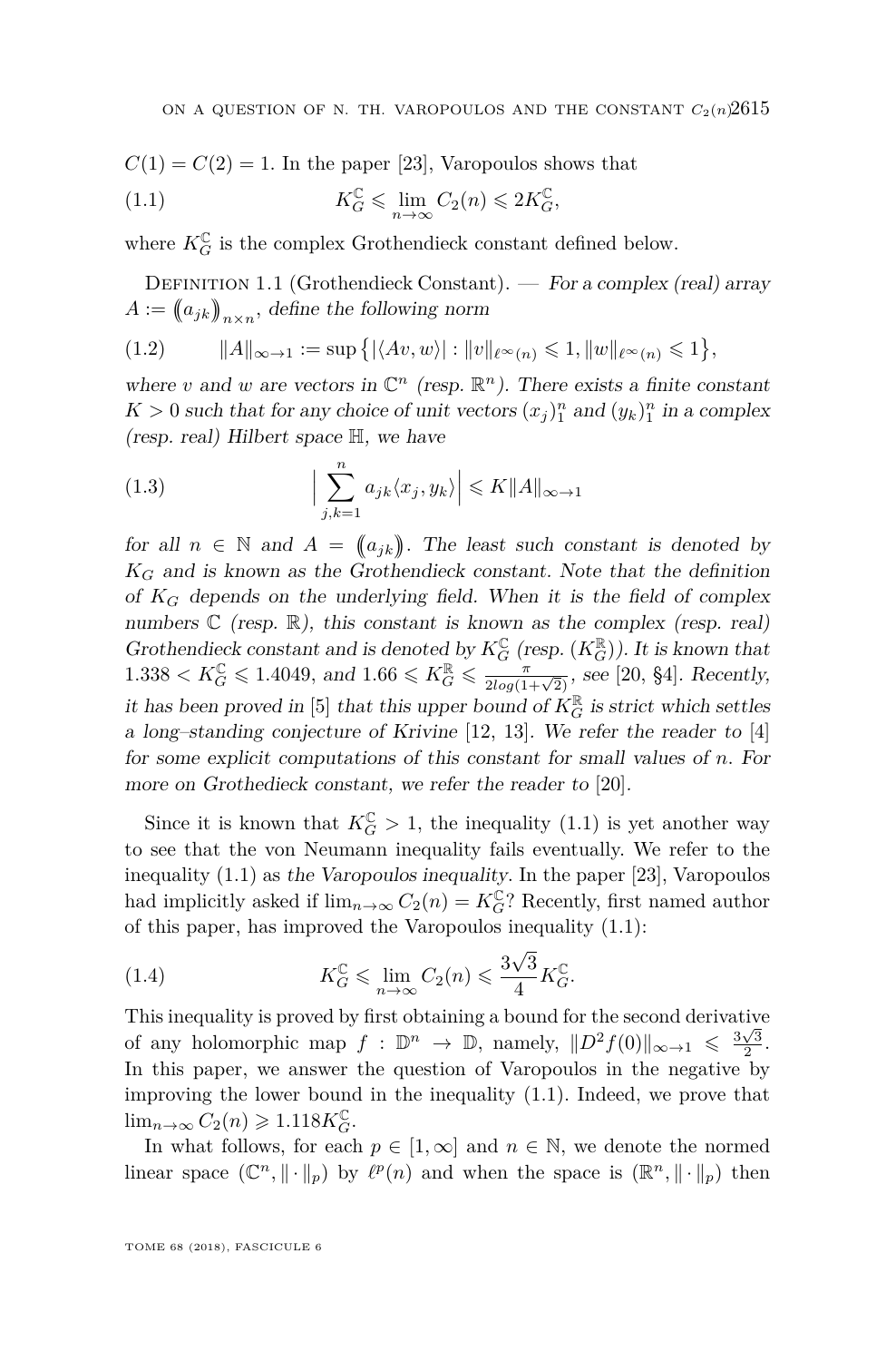we choose to denote it by  $\ell_{\mathbb{R}}^p(n)$ . Let  $\mathbb{C}_2^s[Z_1, \ldots, Z_n]$  denote the set of all homogeneous polynomials of degree two in *n*-variables. A homogeneous polynomial of degree two in *n*-variables is of the form

$$
p(z_1,\ldots,z_n)=\sum_{j,k=1}^n a_{jk}z_jz_k,
$$

where  $A_p := (a_{jk})$  is a symmetric matrix associated to p. Define the map  $\mathscr{A}_n$  :  $\mathbb{C}_2^s[Z_1,\ldots,Z_n] \to M_n^s$  by the rule  $\mathscr{A}_n(p) = A_p$ , where  $M_n^s$  is the set of all symmetric matrices of order *n*. Equip  $\mathbb{C}_2^s[Z_1, \ldots, Z_n]$  with the supremum norm  $\|\cdot\|_{\mathbb{D}^n,\infty}$  and  $M_n^s$  with the norm  $\|\cdot\|_{\infty\to 1}$ . For each  $n \in \mathbb{N}$ ,  $||\mathcal{A}_n^{-1}|| \leq 1$ , therefore  $||\mathcal{A}_n|| \geq 1$ .

 $\mathcal{I}_n$   $\|\leq 1$ , therefore  $\|\mathcal{A}_n\| \geq 1$ .<br>In [\[9\]](#page-21-7), it is shown that  $\lim_{n\to\infty} \|\mathcal{A}_n\| \leq 3\sqrt{2}$ 3*/*4*.* In this paper, we prove  $\lim_{n\to\infty} ||\mathcal{A}_n|| \geq \pi^2/8$ , improving the bound  $\lim_{n\to\infty} ||\mathcal{A}_n|| \geq 1.2323$ , obtained earlier in an unpublished article by Holbrook and Schoch (see their related work [\[11\]](#page-21-8)).

In Section [3,](#page-13-0) we investigate, in some detail, the constant  $C_2(n)$ . We exhibit a large class of examples of Varopoulos–Kaijser type and show that the original Varopoulos–Kaijser example is extremal, in an appropriate sense, in this large class of polynomials.

Let  $M_n^+(\mathbb{C})$  (resp.  $M_n^+(\mathbb{R})$ ) denote the set of all  $n \times n$  complex (real) non-negative definite matrices.

Definition 1.2 (Positive Grothendieck Constant). — Suppose *A* :=  $(a_{jk})_{n \times n}$  is a complex (real) non-negative definite array then there exists  $K > 0$ , independent of *n* and *A*, such that [\(1.3\)](#page-3-1) holds. The least such constant is denoted by  $K_G^+(\mathbb{C})$  (resp.  $K_G^+(\mathbb{R})$ ) and called complex (resp. real) Positive Grothendieck constant. The values of  $K_G^+(\mathbb{C})$  and  $K_G^+(\mathbb{R})$ are exactly  $4/\pi$  and  $\pi/2$  respectively, see [\[20,](#page-21-4) p. 259–260] and [\[18,](#page-21-9) Remark following Theorem 5.4]. To the reader, we also refer [\[17,](#page-21-10) Theorem 1.3] for these constants.

The non-negative definite Grothendieck constant plays an important role in operator theory. We refer  $[3,$  Theorem 1.9 for some important connections.

For any  $n \times n$  complex matrix  $A := (a_{jk})$ , we associate a homogeneous polynomial of degree two denoted by  $p_A$  and defined by  $p_A(z_1, \ldots, z_n)$  $\sum_{j,k=1}^n a_{jk}z_jz_k$ . Suppose *p* is the following polynomial of degree at most two in *n*-variables and of the form

$$
p(z_1,..., z_n) = a_0 + \sum_{j=1}^n a_j z_j + \sum_{j,k=1}^n a_{jk} z_j z_k
$$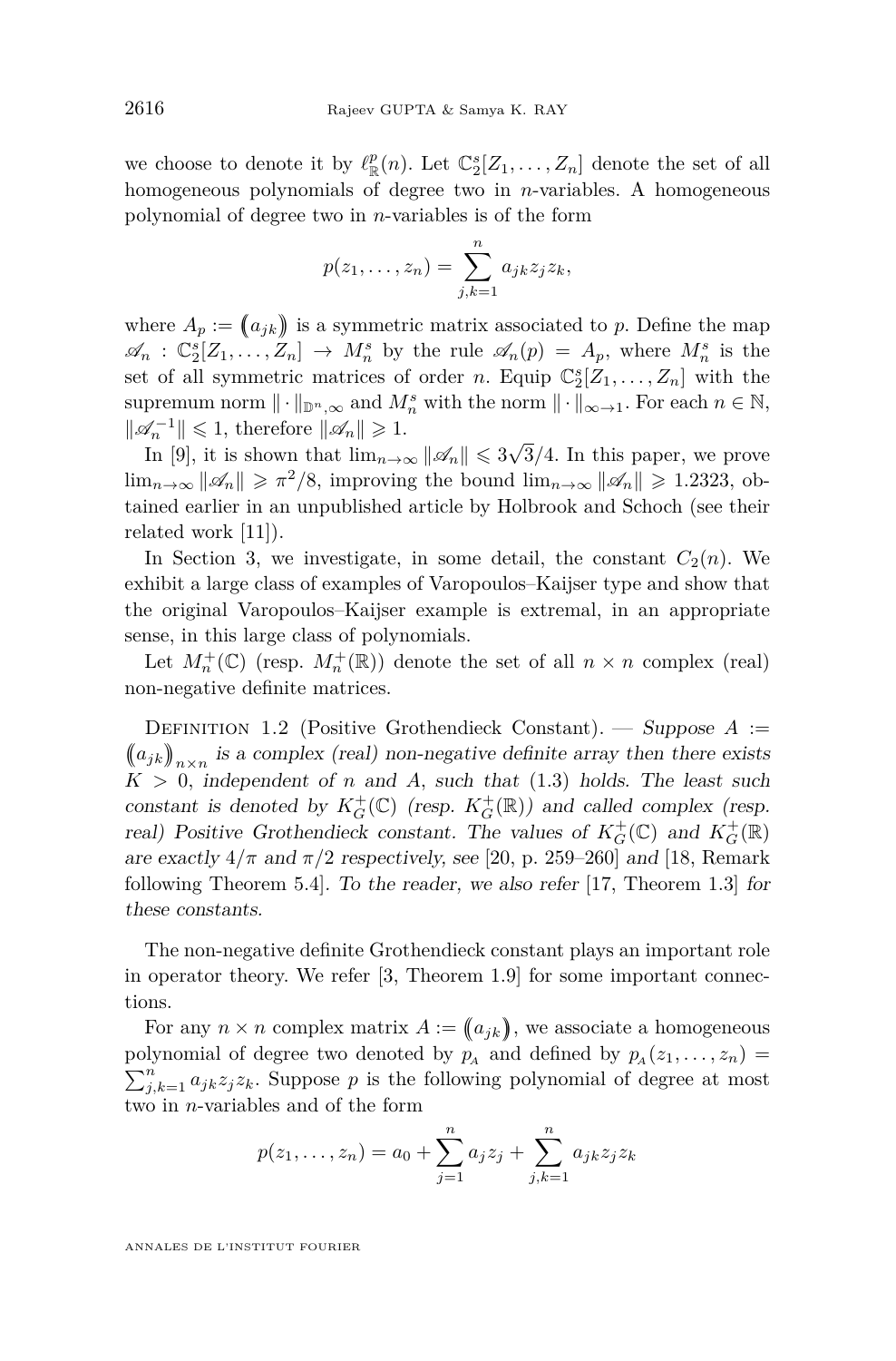with  $a_{jk} = a_{kj}$  (can be assumed without loss of generality) for all  $j, k =$ 1,..., *n*. Corresponding to *p*, one can define the following  $(n+1) \times (n+1)$ symmetric complex matrix

(1.5) 
$$
A(p) = \begin{pmatrix} a_0 & \frac{1}{2}a_1 & \frac{1}{2}a_2 & \cdots & \frac{1}{2}a_n \\ \frac{1}{2}a_1 & a_{11} & a_{12} & \cdots & a_{1n} \\ \frac{1}{2}a_2 & a_{12} & a_{22} & \cdots & a_{2n} \\ \vdots & \vdots & \vdots & & \vdots \\ \frac{1}{2}a_n & a_{1n} & a_{2n} & \cdots & a_{nn} \end{pmatrix}
$$

It can be seen that  $||p||_{\mathbb{D}^n,\infty} = ||p_{A(p)}||_{\mathbb{D}^{n+1},\infty}$ . We define the following quantity:

$$
C_2^+(n) = \sup \left\{ \frac{\|p_A(\mathbf{T})\|}{\|p_A\|_{\mathbb{D}^n,\infty}} : 0 \neq A \in M_n^+(\mathbb{C}), \mathbf{T} \in \mathscr{C}_n \right\}
$$

and let  $C_2^+$  denote the quantity  $\lim_{n\to\infty} C_2^+(n)$ . It is clear from the definitions that  $C_2(n) \geqslant C_2^+(n)$  for each *n*. In this paper, we prove that  $\lim_{n\to\infty} C_2^+(n) = \pi/2$ . Since  $K_G^{\mathbb{C}} \leq 1.4049$  therefore  $\lim_{n\to\infty} C_2(n) \geq$  $\pi/2 \geqslant 1.118 K_G^{\mathbb{C}}$ .

**Acknowledgement.** We are very grateful to Prof. Gadadhar Misra and Prof. Gilles Pisier for several fruitful discussions and suggestions. The authors also express their sincere gratitude to Prof. Sameer Chavan and Prof. Parasar Mohanty for their constant support. We also thank the referee and the editor for several constructive suggestions which significantly improved the presentation of the paper.

#### **2. Improvement of the Lower Bound in the Varopoulos inequality**

In this section we improve the lower bound of the Varopoulos inequality and as a consequence, we answer negatively a question of Varopoulos posed in the paper [\[23\]](#page-21-2). The following theorem (see [\[9\]](#page-21-7)) concerns an improvement in the upper bound of the Varopoulos inequality.

THEOREM  $2.1.$  — Suppose *p* is a polynomial of degree at most 2 in *n*-variables and  $\mathbf{T} \in \mathscr{C}_n$ . Then  $\|p(\mathbf{T})\| \leq \frac{3\sqrt{3}}{4} K_G^{\mathbf{C}} \|p\|_{\mathbb{D}^n, \infty}$ .

Throughout this paper, the vectors are assumed to be row vectors unless specified otherwise. The following series of lemmas are the key ingredients of this paper.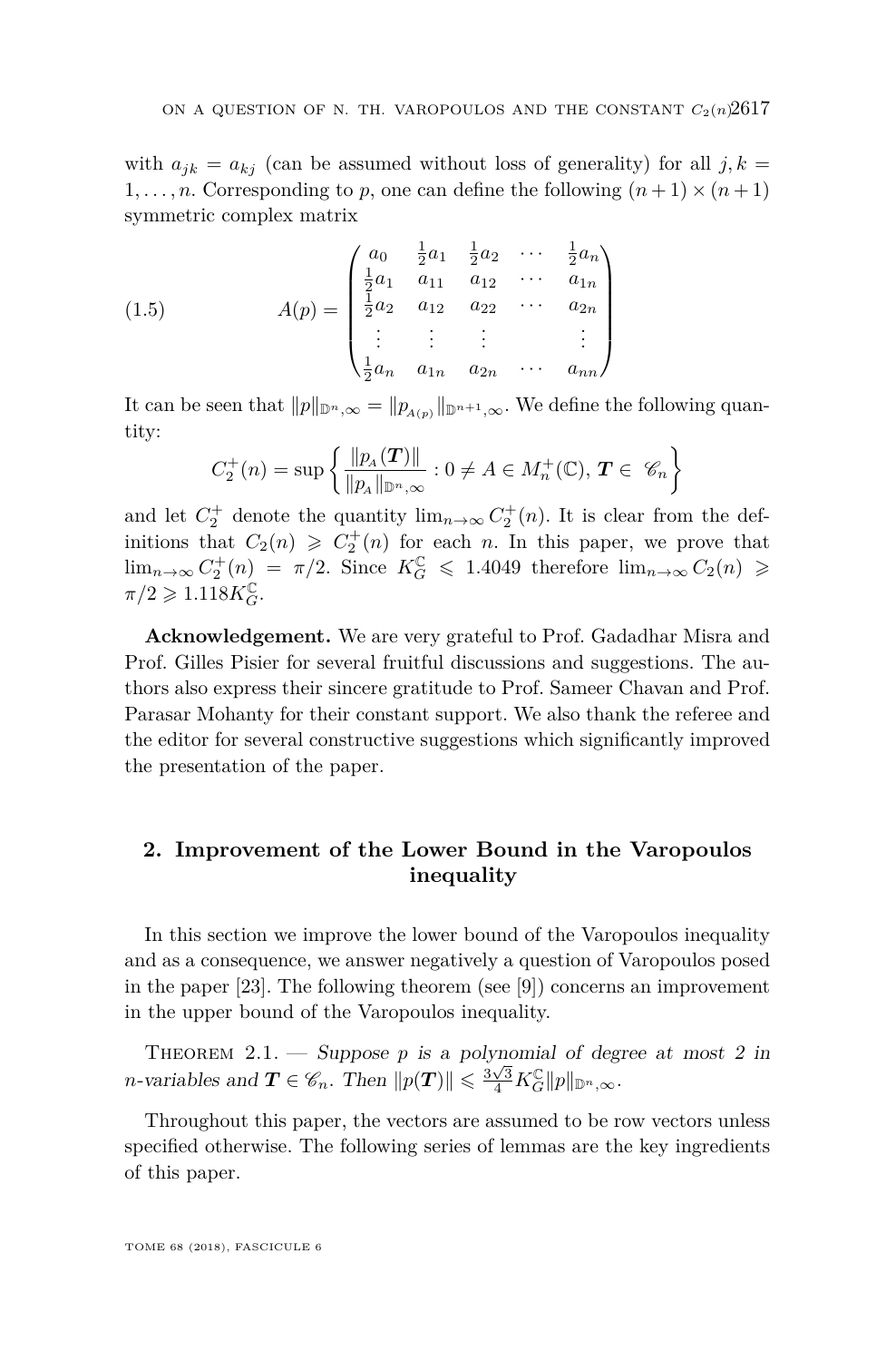<span id="page-6-0"></span>LEMMA 2.2. — For any symmetric  $n \times n$  matrix  $A = (a_{jk})$ , we have the equality:

$$
\sup_{\|x_j\|_{\ell^2} \leq 1} \left| \sum_{j,k=1}^n a_{jk} \langle x_j, x_k \rangle \right| = \sup_{\|R_j\|_{\ell^2_{\mathbb{R}}} \leq 1} \left| \sum_{j,k=1}^n a_{jk} \langle R_j, R_k \rangle \right|.
$$

Proof. — Fix  $x_j \in \mathbb{C}^m$  with  $||x_j||_{\ell^2(m)} \leq 1$  for  $j = 1, ..., n$ . Define  $R_j = \left(\frac{\bar{x}_j + x_j}{2}, i\frac{\bar{x}_j - x_j}{2}\right)$  for  $j = 1, ..., n$ . We see that

$$
\langle R_j, R_k \rangle = \sum_{p=1}^m \left( \frac{\overline{x}_j^{(p)} + x_j^{(p)}}{2} \right) \left( \frac{\overline{x}_k^{(p)} + x_k^{(p)}}{2} \right)
$$
  
+  $i^2 \sum_{p=1}^m \left( \frac{\overline{x}_j^{(p)} - x_j^{(p)}}{2} \right) \left( \frac{\overline{x}_k^{(p)} - x_k^{(p)}}{2} \right)$   
=  $\sum_{p=1}^m \left( \Re x_j^{(p)} \Re x_k^{(p)} + \Im x_j^{(p)} \Im x_k^{(p)} \right)$   
=  $\Re \left( \sum_{p=1}^m x_j^{(p)} \overline{x}_j^{(p)} \right)$   
=  $\frac{\langle x_j, x_k \rangle + \langle x_k, x_j \rangle}{2}$ ,

where  $\Re z$  and  $\Im z$  denote the real and imaginary part of  $z$  respectively. In particular, we get that  $||R_j||_{\ell^2_{\mathbb{R}}(2m)} = ||x_j||_{\ell^2(m)}$  for each  $j = 1, \ldots, n$ . Since *A* is a symmetric matrix therefore

$$
\sum_{j,k=1}^{n} a_{jk} \langle x_j, x_k \rangle = \sum_{j,k=1}^{n} a_{jk} \langle x_k, x_j \rangle
$$

$$
= \sum_{j,k=1}^{n} a_{jk} \frac{\langle x_j, x_k \rangle + \langle x_k, x_j \rangle}{2}
$$

$$
= \sum_{j,k=1}^{n} a_{jk} \langle R_j, R_k \rangle.
$$

This shows that for each  $m \in \mathbb{N}$  and symmetric matrix *A*, one gets the following identity

$$
\sup_{\|x_j\|_{\ell^2(m)}\leqslant 1} \left|\sum a_{jk}\langle x_j, x_k\rangle\right| = \sup_{\|R_j\|_{\ell^2_{\mathbb{R}}(2m)}\leqslant 1} \left|\sum a_{jk}\langle R_j, R_k\rangle\right|.
$$

This completes the proof.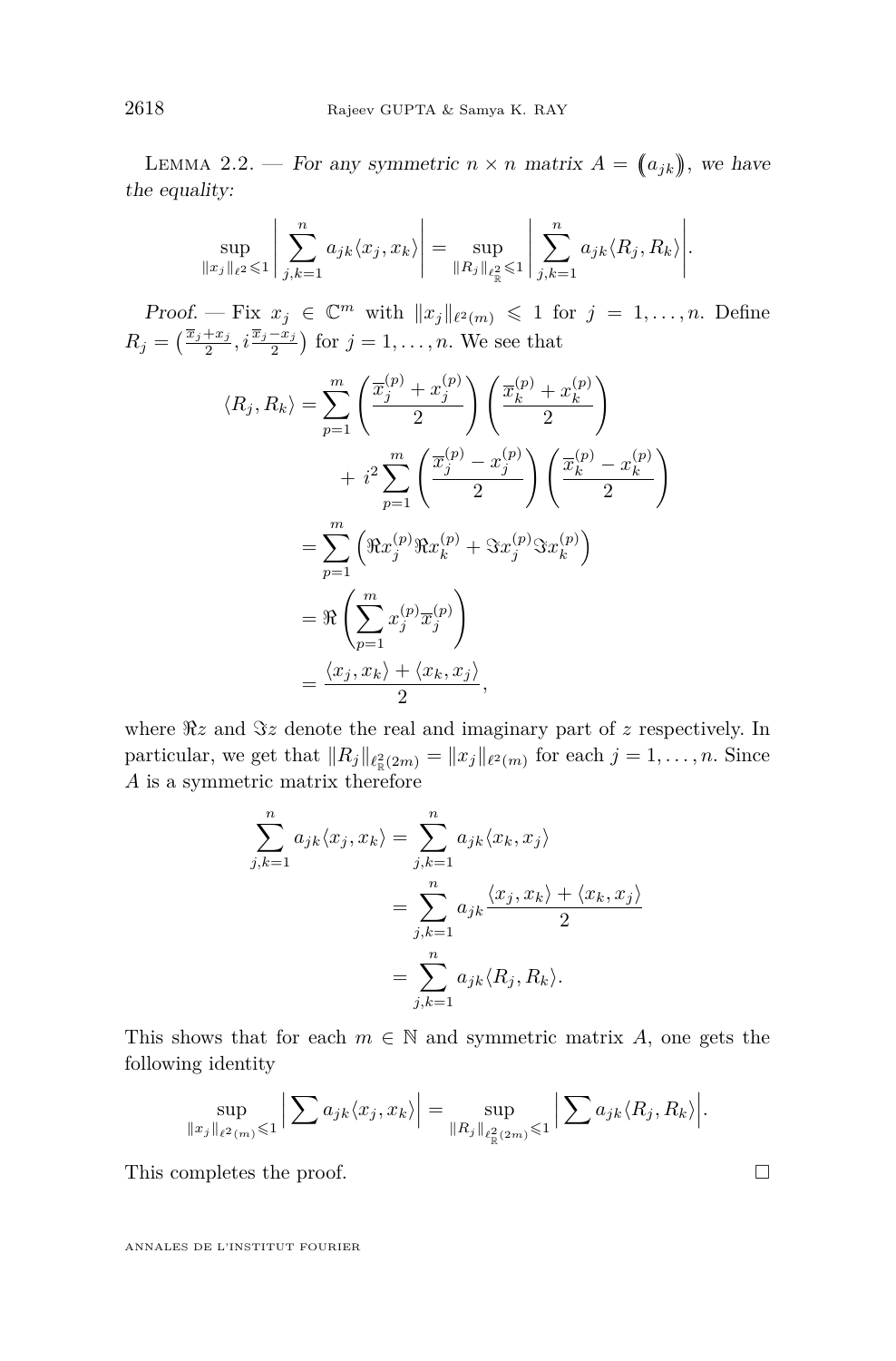<span id="page-7-0"></span>Remark 2.3. — For any matrix *A,* one can associate a symmetric matrix  $S(A) = (A + A^t)/2$ , which has the property  $||p_A||_{\mathbb{D}^n,\infty} = ||p_{S(A)}||_{\mathbb{D}^n,\infty}$ . Moreover, if *A* is a non-negative definite matrix then  $S(A)$  is a real non-negative definite matrix.

<span id="page-7-1"></span>LEMMA 2.4. — Suppose  $A = (a_{jk})$  is a non-negative definite  $n \times n$ matrix. Then

$$
\sup_{z_j \in \mathbb{T}} \left| \sum_{j,k=1}^n a_{jk} z_j z_k \right| = \sup_{s_j = \pm 1} \sum_{j,k=1}^n a_{jk} s_j s_k.
$$

Proof. — Suppose A is a  $n \times n$  complex non-negative definite matrix. From Remark [2.3,](#page-7-0) we know that  $S(A)$  is a real non-negative definite matrix with  $\|p_A\|_{\mathbb{D}^n,\infty} = \|p_{\substack{S(A)}}\|_{\mathbb{D}^n,\infty}$ . Thus, to prove this lemma, it suffices to work with real non-negative definite matrices only.

Let  $(z_1^0, \ldots, z_n^0)$  be a maximizing vector for  $||p_A||_{\mathbb{D}^n,\infty}$  i.e.  $(z_1^0, \ldots, z_n^0)$ satisfies

$$
\sup_{z_j \in \mathbb{T}} \left| \sum_{j,k=1}^n a_{jk} z_j z_k \right| = \left| \sum_{j,k=1}^n a_{jk} z_j^0 z_k^0 \right|.
$$

Define  $\tilde{z}_j = e^{-i\phi/2} z_j^0$  for  $j = 1, ..., n$ , where  $\phi = \arg \left( \sum_{j,k=1}^n a_{jk} z_j^0 z_k^0 \right)$ . Then, we have the following

$$
\sum_{j,k=1}^n a_{jk} \tilde{z}_j \tilde{z}_k = \left| \sum_{j,k=1}^n a_{jk} z_j^0 z_k^0 \right|.
$$

Therefore

$$
\sum_{j,k=1}^{n} a_{jk} \tilde{z}_j \tilde{z}_k + \overline{\sum_{j,k=1}^{n} a_{jk} \tilde{z}_j \tilde{z}_k} = 2 \left| \sum_{j,k=1}^{n} a_{jk} z_j^0 z_k^0 \right|
$$

and hence one concludes the following identity

$$
\sup_{z_j \in \mathbb{T}} \left| \sum_{j,k=1}^n a_{jk} z_j z_k + \overline{\sum_{j,k=1}^n a_{jk} z_j z_k} \right| = 2 \sup_{z_j \in \mathbb{T}} \left| \sum_{j,k=1}^n a_{jk} z_j z_k \right|.
$$

TOME 68 (2018), FASCICULE 6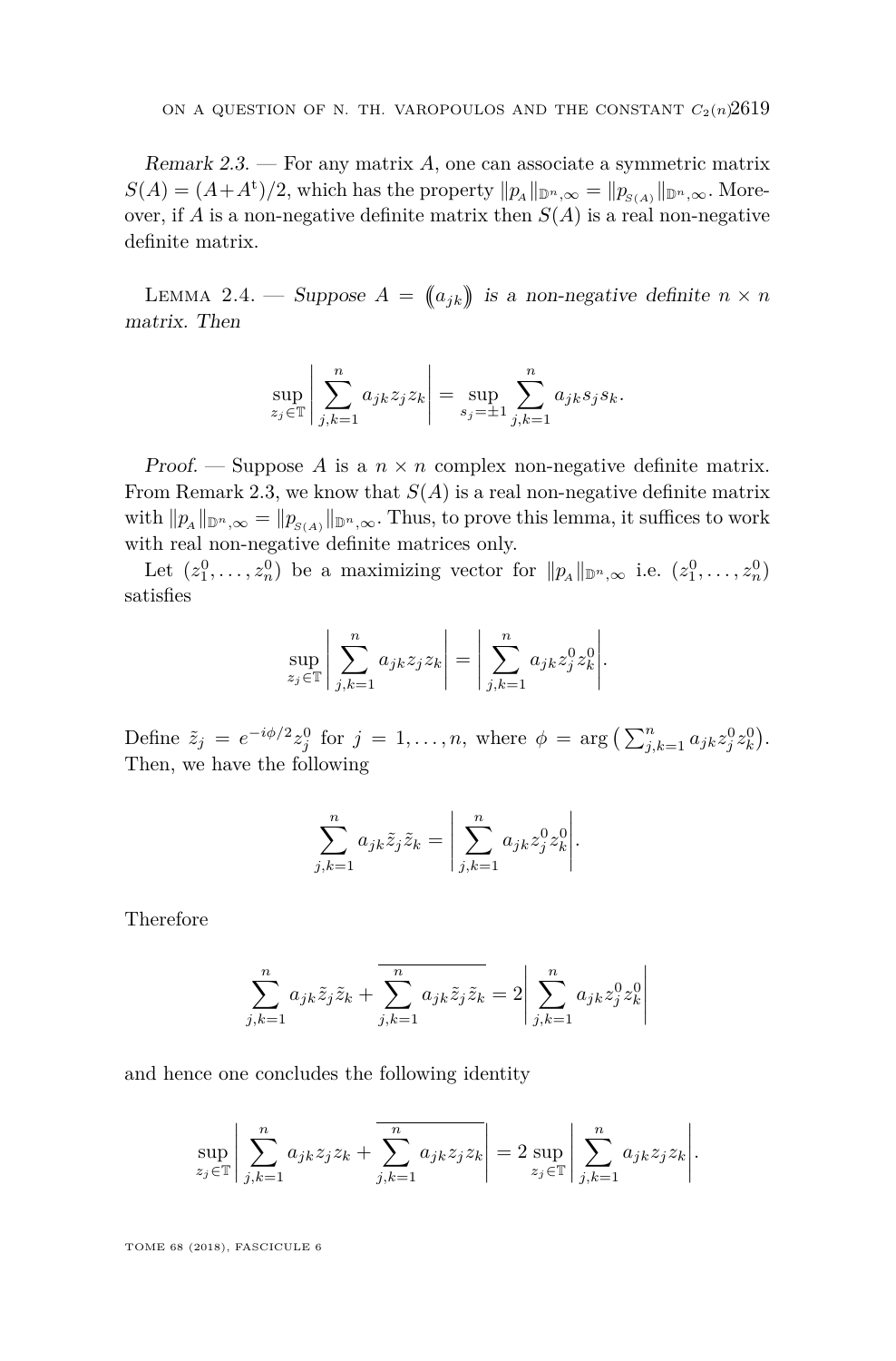Since *A* is real non-negative definite matrix therefore we observe the following

$$
\frac{1}{2} \sup_{z_j \in \mathbb{T}} \left| \sum_{j,k=1}^n a_{jk} z_j z_k + \overline{\sum_{j,k=1}^n a_{jk} z_j z_k} \right| = \sup_{\theta_j \in \mathbb{R}} \left| \sum_{j,k=1}^n a_{jk} \cos(\theta_j + \theta_k) \right|
$$
  
\n
$$
= \sup_{\theta_j \in \mathbb{R}} \left| \sum_{j,k=1}^n a_{jk} (\cos \theta_j \cos \theta_k - \sin \theta_j \sin \theta_k) \right|
$$
  
\n
$$
= \sum_{j,k=1}^n a_{jk} \cos \delta_j \cos \delta_k - \sum_{j,k=1}^n a_{jk} \sin \delta_j \sin \delta_k
$$
  
\n
$$
\leqslant \sum_{j,k=1}^n a_{jk} \cos \delta_j \cos \delta_k
$$
  
\n
$$
\leqslant \sup_{s_j = \pm 1} \sum_{j,k=1}^n a_{jk} s_j s_k,
$$

where  $\delta_j$ ,  $j = 1, ..., n$ , are chosen such that  $\sum_{j,k=1}^n a_{jk} \cos(\theta_j + \theta_k)$  is positive and attains maximum in modulus at  $\theta_j = \delta_j$  for  $j = 1, \ldots, n$ . The last inequality in above computation can be deduced from the fact that "For any convex subset  $\Omega$  of  $\mathbb{R}^n$  and for any non-negative definite matrix *A*, the function  $f : \Omega \to \mathbb{R}$  defined by  $f(x) = \langle Ax, x \rangle$  is convex" (see [\[16,](#page-21-11) Corollary 3.9.5]). Thus we get the identity

$$
\sup_{z_j \in \mathbb{T}} \left| \sum_{j,k=1}^n a_{jk} z_j z_k \right| = \sup_{s_j = \pm 1} \sum_{j,k=1}^n a_{jk} s_j s_k.
$$

This proves the claim.

We now prove the main theorem as a corollary of Lemma [2.2](#page-6-0) and Lemma [2.4.](#page-7-1) For the proof, it would be convenient to introduce, what we call, Varopoulos operators.

Let  $\mathbb{H}$  be a separable Hilbert space and  $\{e_j\}_{j\in\mathbb{N}}$  be an orthonormal basis for H. For any  $x \in \mathbb{H}$ , define  $x^{\sharp}: \mathbb{H} \to \mathbb{C}$  by  $x^{\sharp}(y) = \sum_{j} x_j y_j$ , where  $x =$  $\sum_j x_j e_j$  and  $y = \sum_j y_j e_j$ . For  $x, y \in \mathbb{H}$ , we set  $[x^{\sharp}, y] = x^{\sharp}(y)$ . Then  $\mathbb{H}^{\sharp} :=$  $\{x^{\sharp}: x \in \mathbb{H}\}\$ is a Hilbert space when equipped with the operator norm. Since the map  $\phi : \mathbb{H} \to \mathbb{H}^{\sharp}$  defined by  $\phi(x) = x^{\sharp}$  is a linear onto isometry, therefore  $\mathbb{H}^{\sharp}$  is linearly (as opposed to the usual anti-linear identification) isometrically isomorphic to H. The following definition is taken from the Ph.D. thesis of the first named author of this paper [\[8\]](#page-21-12) submitted to the Indian Institute of Science in 2015.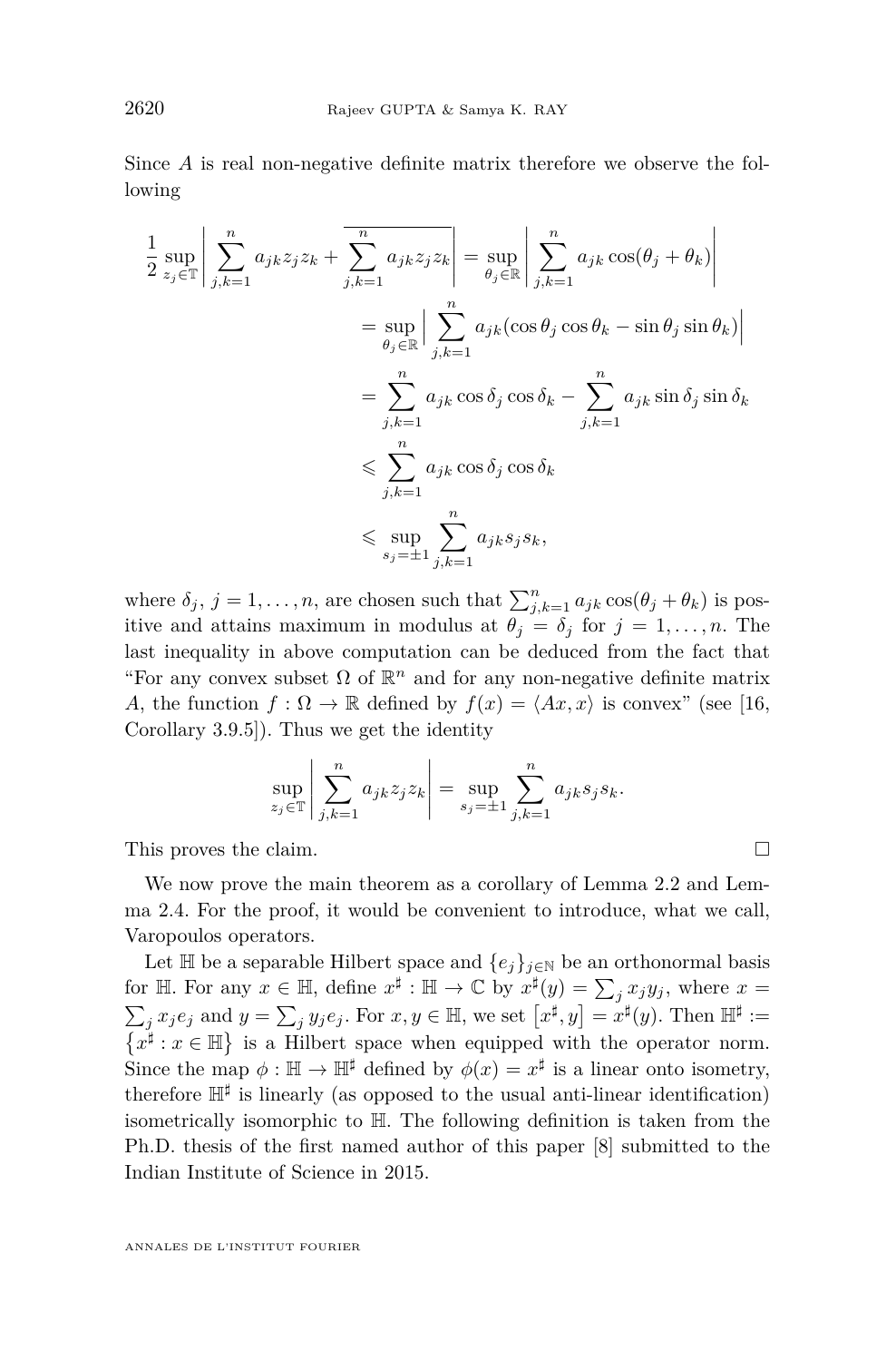DEFINITION 2.5 (Varopoulos Operator). — Let  $\mathbb H$  be a separable Hilbert space. For  $x, y \in \mathbb{H}$ , define the Varopoulos operator  $T_{x,y} : \mathbb{C} \oplus \mathbb{H} \oplus \mathbb{C} \to$  $\mathbb{C} \oplus \mathbb{H} \oplus \mathbb{C}$ , corresponding to the pair  $(x, y)$ , to be the linear transformation with the matrix representation:

$$
T_{x,y} = \begin{pmatrix} 0 & x^{\sharp} & 0 \\ 0 & 0 & y \\ 0 & 0 & 0 \end{pmatrix}.
$$

Notice that for any pairs  $(x_1, y_1)$  and  $(x_2, y_2)$  in  $\mathbb{H} \oplus \mathbb{H}$ , the corresponding Varopoulos operators  $T_{x_1,y_1}$  and  $T_{x_2,y_2}$  commute if and only if  $[x_1^{\sharp}, y_2] =$  $[x_2^{\sharp}, y_1]$ . If  $x = y$ , then we set  $T_x := T_{x,x}$ . Since for any  $x_1, x_2 \in \mathbb{H}$ , we have  $[x_1^{\sharp}, x_2] = [x_2^{\sharp}, x_1]$ , the corresponding Varopoulos operators  $T_{x_1}$  and  $T_{x_2}$  commute.

<span id="page-9-0"></span>THEOREM 2.6. —  $C_2^+ = \pi/2$ .

Proof. — Suppose A is  $n \times n$  non-negative definite matrix and suppose that  $(T_1, \ldots, T_n)$  is a tuple in  $\mathcal{C}_n$ , then,

$$
p_{A}(T_{1},...,T_{n})=p_{S(A)}(T_{1},...,T_{n}).
$$

If  $b_{ik}$  denotes the  $(j, k)$  entry of the matrix  $S(A)$  then for every  $x, y \in \mathbb{H}$ , we have the following

$$
\sup_{\|x\| \leqslant 1, \|y\| \leqslant 1} |\langle p_{S(A)}(T_1, \dots, T_n)x, y \rangle| = \sup_{\|x\| \leqslant 1, \|y\| \leqslant 1} \left| \sum_{j,k=1}^n b_{jk} \langle T_j x, T_k^* y \rangle \right|
$$
  

$$
\leqslant \sup_{\|x_j\| \leqslant 1, \|y_k\| \leqslant 1} \left| \sum_{j,k=1}^n b_{jk} \langle x_j, y_k \rangle \right|
$$
  

$$
\leqslant \sup_{\|x_j\| \leqslant 1} \left| \sum_{j,k=1}^n b_{jk} \langle x_j, x_k \rangle \right|.
$$

The last inequality is explained by the following computation, which can essentially be found in [\[1\]](#page-20-5). Since  $((b_{jk})$  is a non-negative definite matrix therefore there exist  $V_1, \ldots, V_n \in \mathbb{C}^n$  such that  $b_{jk} = \langle V_j, V_k \rangle$  for each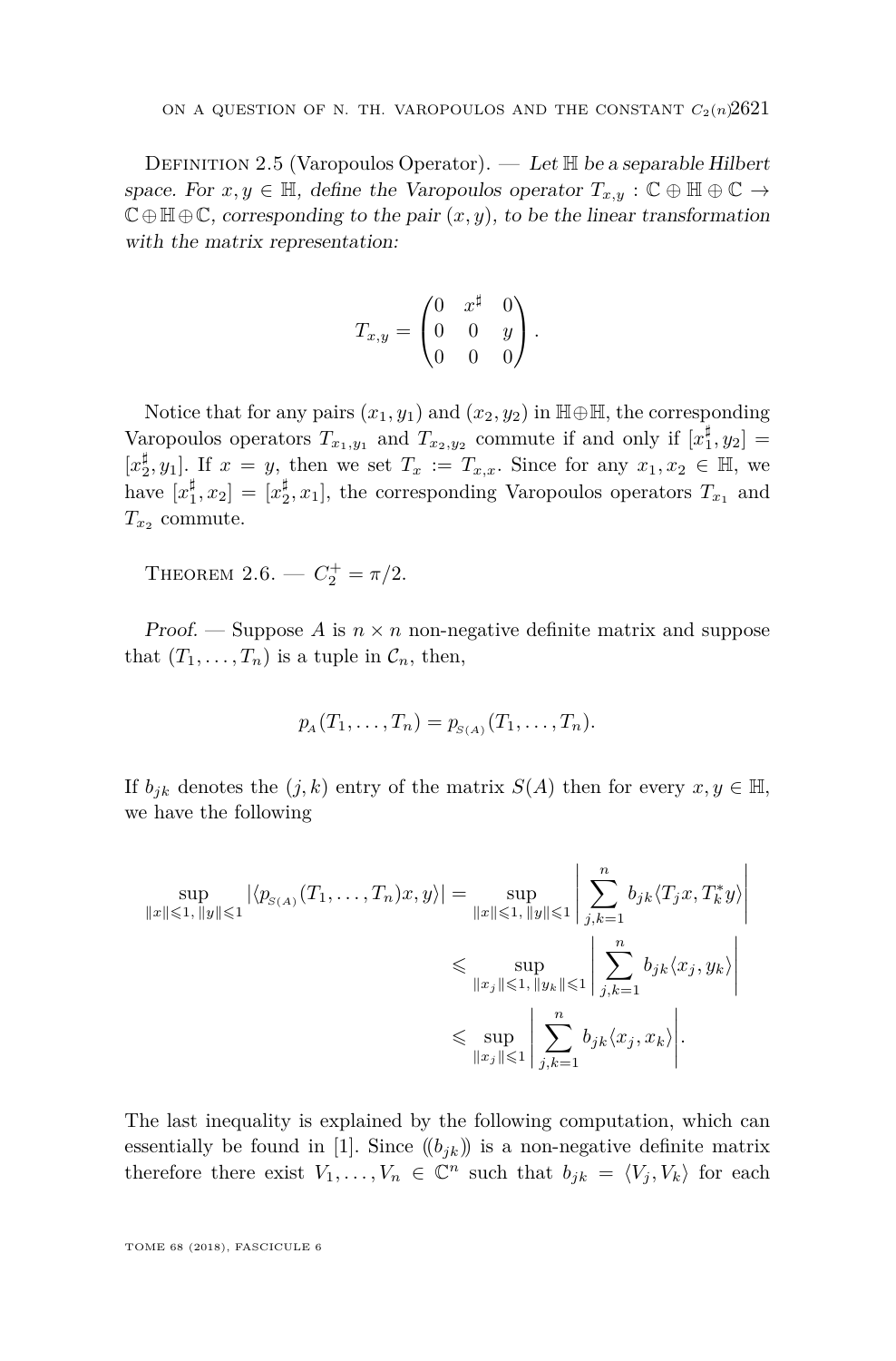$$
j, k = 1,..., n.
$$
  
\n
$$
\sup_{\|x_{j}\| \leq 1} \left| \sum_{j,k=1}^{n} b_{jk} \langle x_{j}, y_{k} \rangle \right| = \sup_{\|x_{j}\| \leq 1} \left| \sum_{p=1}^{m} \left\langle \sum_{j=1}^{n} x_{jp} V_{j}, \sum_{k=1}^{n} y_{kp} V_{k} \right\rangle \right|
$$
  
\n
$$
\leq \sup_{\|x_{j}\| \leq 1} \sum_{p=1}^{m} \left| \left\langle \sum_{j=1}^{n} x_{jp} V_{j}, \sum_{k=1}^{n} y_{kp} V_{k} \right\rangle \right|
$$
  
\n
$$
\leq \sup_{\|x_{j}\| \leq 1} \left| \sum_{j=1}^{m} \left| \sum_{j=1}^{n} x_{jp} V_{j}, \sum_{k=1}^{n} y_{kp} V_{k} \right\rangle \right|
$$
  
\n
$$
\leq \sup_{\|y_{k}\| \leq 1} \left| \sum_{p=1}^{m} \left| \sum_{j=1}^{n} x_{jp} V_{j} \right| \right|^{2} \right)^{1/2}
$$
  
\n
$$
= \sup_{\|x_{j}\| \leq 1} \sum_{p=1}^{m} \left| \sum_{j=1}^{n} x_{jp} V_{j} \right|^{2}
$$
  
\n
$$
= \sup_{\|x_{j}\| \leq 1} \sum_{p=1}^{m} \left| \sum_{j=1}^{n} x_{jp} V_{j} \right|^{2}
$$
  
\n
$$
= \sup_{\|x_{j}\| \leq 1} \sum_{p=1}^{m} \left| \sum_{j=1}^{n} x_{jp} V_{j}, \sum_{k=1}^{n} x_{kp} V_{k} \right|
$$
  
\n
$$
= \sup_{\|x_{j}\| \leq 1} \sum_{j,k=1}^{n} b_{jk} \langle x_{j}, x_{k} \rangle.
$$

Therefore, we get the following inequality

$$
\sup_{\|x\| \leqslant 1, \|y\| \leqslant 1} |\langle p_{S(A)}(T_1, \ldots, T_n)x, y \rangle| \leqslant \sup_{\|x_j\| \leqslant 1} \left| \sum_{j,k=1}^n b_{jk} \langle x_j, x_k \rangle \right|.
$$

Also note that

$$
\begin{split} \|(b_{jk})\|_{\ell^{\infty}_{\mathbb{R}}(n)\to \ell^1_{\mathbb{R}}(n)} &= \sup_{s_j,t_k\in[-1,1]} \left| \sum_{j,k=1}^n b_{jk}s_j t_k \right| \\ &= \sup_{s_j,t_k\in[-1,1]} \left| \left\langle \sum_{j=1}^n s_j V_j, \sum_{k=1}^n t_k V_k \right\rangle \right| \\ &\leqslant \sup_{s_j,t_k\in[-1,1]} \left( \left\| \sum_{j=1}^n s_j V_j \right\|^2 \right)^{1/2} \left( \left\| \sum_{k=1}^n t_k V_k \right\|^2 \right)^{1/2} \end{split}
$$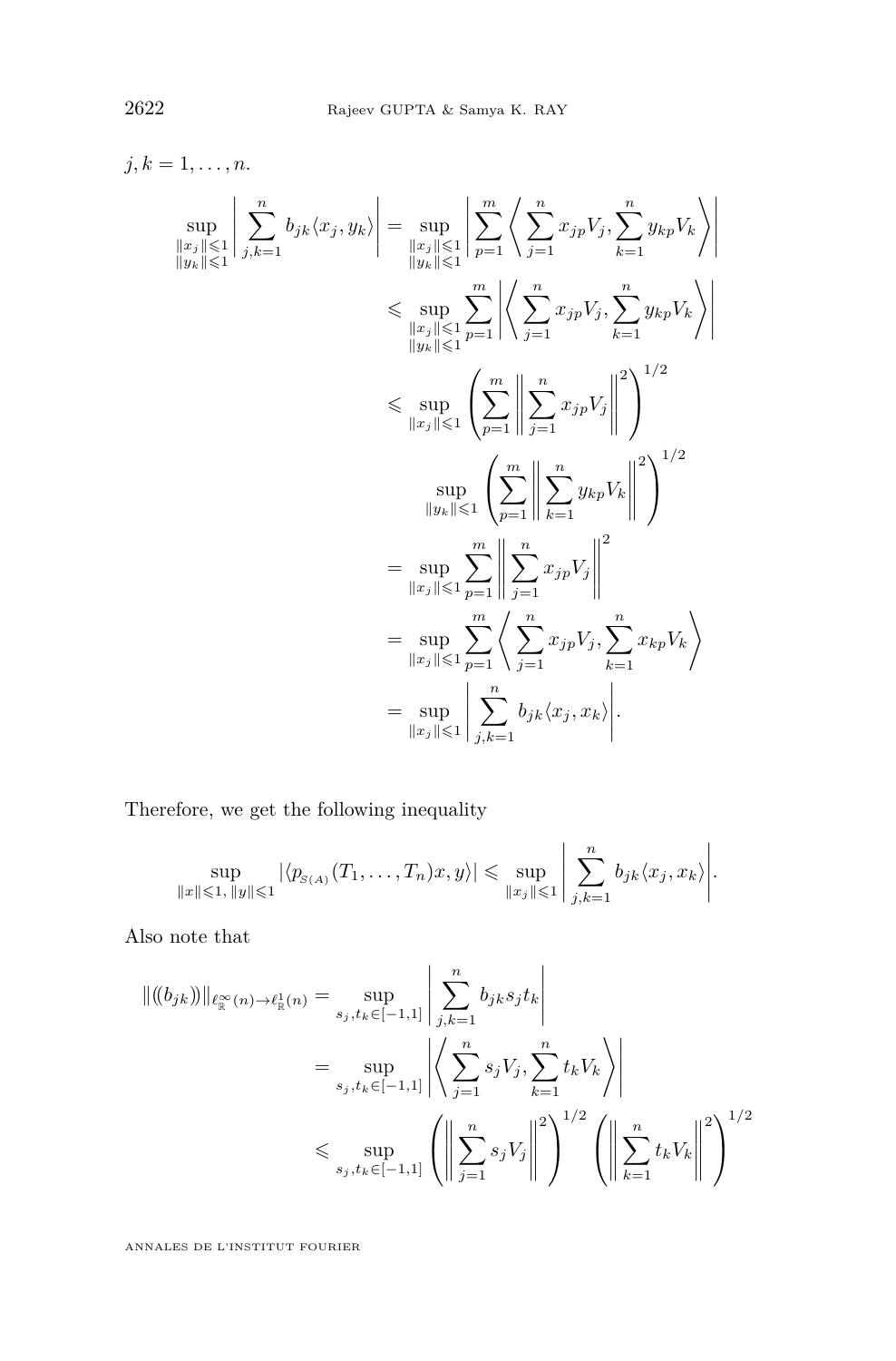$$
= \sup_{s_j \in [-1,1]} \left\| \sum_{j=1}^n s_j V_j \right\|^2
$$
  
= 
$$
\sup_{s_j \in [-1,1]} \left| \sum_{j,k=1}^n b_{jk} s_j s_k \right|.
$$

Thus we get the identity  $||(b_{jk})||_{\ell_{\mathbb{R}}^{\infty}(n) \to \ell_{\mathbb{R}}^{1}(n)} = ||p_{S(A)}||_{[-1,1]^{n},\infty}$ . By this identity and Lemma [2.4](#page-7-1) we get the following

<span id="page-11-0"></span>
$$
(2.1) \quad \sup_{A \in M_n^+(\mathbb{C}) \setminus \{0\}} \frac{\sup_{\mathcal{T} \in \mathscr{C}_n} \|p_A(T_1, \dots, T_n)\|}{\|p_A\|_{\mathbb{D}^n, \infty}} \leq \sup_{B \in M_n^+(\mathbb{R}) \setminus \{0\}} \frac{\sup_{\|x_j\|_{\ell^2} \leq 1} \left| \sum_{j,k=1}^n b_{jk} \langle x_j, x_k \rangle \right|}{\|B\|_{\ell^{\infty}_\mathbb{R}(n) \to \ell^1_\mathbb{R}(n)}}.
$$

Using the definition of  $C_2^+$ , Lemma [2.2](#page-6-0) and the inequality  $(2.1)$ , we get the following

$$
C_2^+ \leq \sup_{B \in M_n^+(\mathbb{R}) \setminus \{0\}} \frac{\sup_{\|R_j\|_{\ell_{\mathbb{R}}^2} \leq 1} \left| \sum_{j,k=1}^n b_{jk} \langle R_j, R_k \rangle \right|}{\|B\|_{\ell_{\mathbb{R}}^{\infty}(n) \to \ell_{\mathbb{R}}^1(n)}} = K_G^+(\mathbb{R}) = \pi/2.
$$

Fix an  $n \times n$  non-negative definite matrix *A* and  $x_j \in \mathbb{C}^m$ ,  $j = 1, \ldots, n$ , for some  $m \in \mathbb{N}$ . Define the Varopoulos operator  $T_j (= T_{R_j})$  corresponding to the vector  $R_j \in \mathbb{R}^{2m}$  ( $\subset \mathbb{C}^{2m}$ ), where  $R_j = \left(\frac{\overline{x}_j + x_j}{2}, i\frac{\overline{x}_j - x_j}{2}\right)$  for  $j = 1, \ldots, n$ . Then, taking the form of  $p_A(T_1, \ldots, T_n)$  into account, we get

$$
||p_A(T_1,\ldots,T_n)||=\sum_{j,k=1}^n a_{jk}\langle R_j,R_k\rangle=\sum_{j,k=1}^n\left(\frac{a_{jk}+a_{kj}}{2}\right)\langle R_j,R_k\rangle.
$$

We use Lemma [2.4](#page-7-1) to subsequently obtain

$$
\sup_{A\in M_n^+(\mathbb{C})\backslash\{0\}}\frac{\sup_{\mathcal{T}\in\mathscr{C}_n}\|p_A(T_1,\ldots,T_n)\|}{\|p_A\|_{\mathbb{D}^n,\infty}}{\sup_{B\in M_n^+(\mathbb{R})\backslash\{0\}}\frac{\sup_{\|R_j\|_{\ell^2_{\mathbb{R}}}\leqslant 1\left|\sum_{j,k=1}^n b_{jk}\langle R_j,R_k\rangle\right|}{\|B\|_{\ell^{\infty}_{\mathbb{R}}(n)\to\ell^1_{\mathbb{R}}(n)}}}.
$$

This proves the theorem.

Theorem [2.6](#page-9-0) shows that if we restrict ourselves to the set of homogeneous polynomials of degree two coming from the real non-negative definite matrices, then we obtain an analogous inequality to that of Varopoulos, where the factor 2 on the right disappears and the constant  $K_G^{\mathbb{C}}$  gets replaced by  $K_G^+(\mathbb{R})$ , that is,

$$
\sup_{n,p_A} ||p_A(T_1,\ldots,T_n)|| = K_G^+(\mathbb{R}),
$$

TOME 68 (2018), FASCICULE 6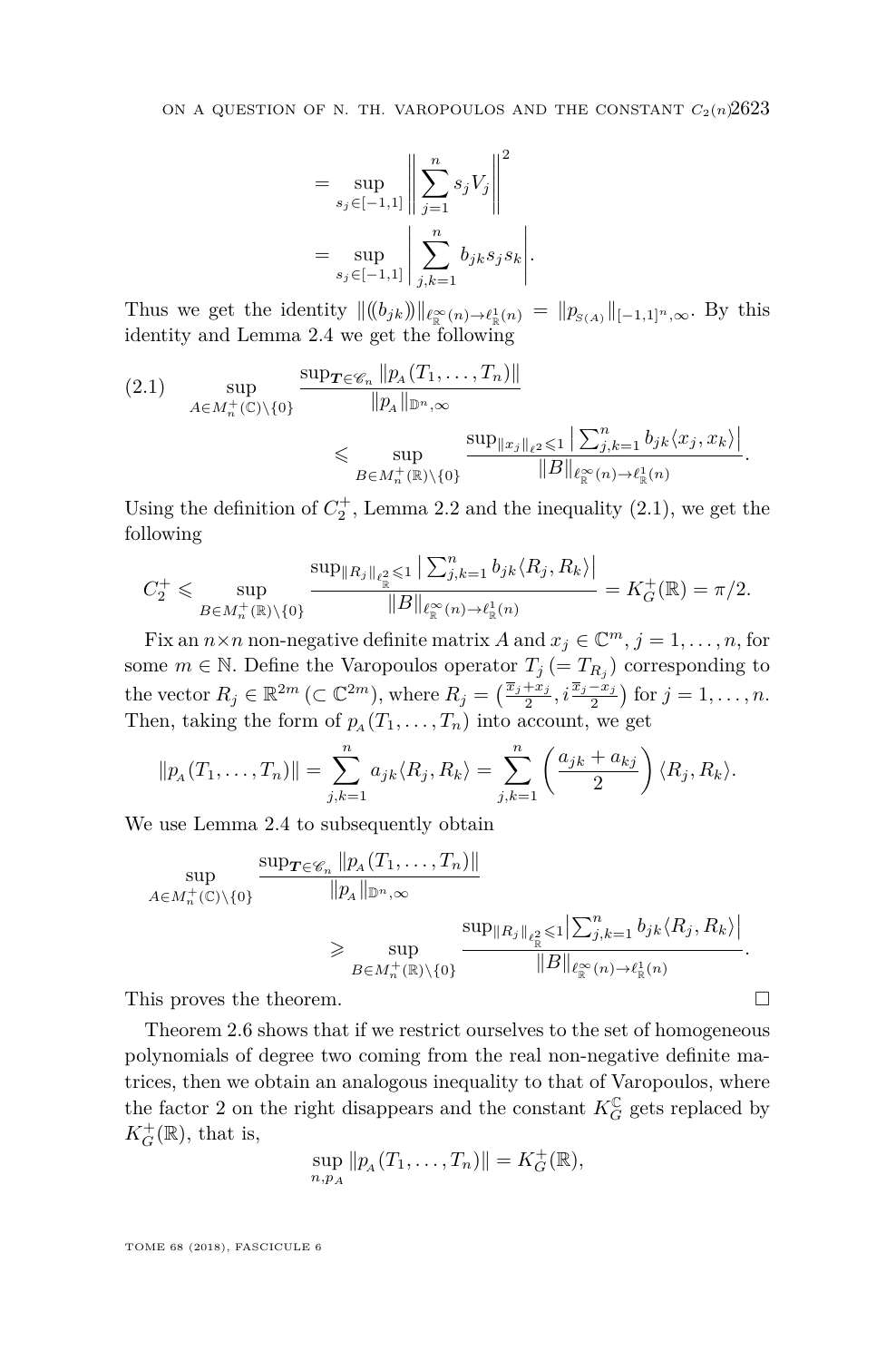where supremum is taken over all homogeneous polynomials  $p_A$  of supremum norm at most 1 with *A* being a non-negative definite matrix, the tuple  $(T_1, \ldots, T_n)$  being arbitrary in  $\mathscr{C}_n$  and  $n \in \mathbb{N}$ . The next corollary shows that  $\lim_{n\to\infty} C_2(n)/K_G^{\mathbb{C}} > 1$ . This, in turn, answers a long–standing question of Varopoulos, raised in [\[23\]](#page-21-2), in negative.

<span id="page-12-0"></span>COROLLARY 2.7. — For some  $\epsilon > 0$ , we have the inequality

$$
\lim_{n \to \infty} C_2(n) \geqslant (1 + \epsilon) K_G^{\mathbb{C}}.
$$

*Proof.* — We know that  $C_2(n) \geqslant C_2^+(n)$  for each  $n \in \mathbb{N}$  and  $K_G^{\mathbb{C}} \leqslant 1.4049$ therefore we have the following

$$
\lim_{n \to \infty} C_2(n) \ge \lim_{n \to \infty} C_2^+(n) = \pi/2 > K_G^{\mathbb{C}}.
$$

To complete the proof one can take  $\epsilon = 0.118$ .

A variant of Corollary [2.7](#page-12-0) on  $L^p$ -spaces can be found in [\[21\]](#page-21-13).

In the next theorem, we compute a lower bound for the norm of  $\mathscr{A}_n$  as *n* tends to infinity. This improves a bound obtained earlier in an unpublished paper of Holbrook and Schoch where they had proved that  $\lim_{n\to\infty} ||\mathscr{A}_n|| \geq$ 1*.*2323*.*

THEOREM 2.8. —  $\lim_{n\to\infty} ||\mathscr{A}_n|| \geqslant \frac{\pi^2}{8}$  $rac{1}{8}$ .

Proof. — Fix a natural number *l*. Since  $\lim_{n\to\infty} C_2^+(n) = \pi/2$ , there exist  $n \in \mathbb{N}$  and a real non-negative definite matrix  $A_l = (a_{jk}^{(l)})$  of size *n* such that

$$
\frac{\sup_{\mathcal{T}\in\mathscr{C}_n}\left\|\sum a_{jk}^{(l)}T_jT_k\right\|}{\sup_{z_j\in\mathbb{T}}\left|\sum a_{jk}^{(l)}z_jz_k\right|} \geqslant \pi/2 - 1/l.
$$

By Lemma [2.2](#page-6-0) and the fact that  $K_G^+(\mathbb{C}) = 4/\pi$ , we get the following for the matrix *A<sup>l</sup>*

$$
4/\pi \geqslant \frac{\sup_{\|x_j\|_{\ell^2} \leqslant 1} \sum_{j,k=1}^n a_{jk}^{(l)} \langle x_j, x_k \rangle}{\|A_l\|_{\ell^{\infty}(n) \to \ell^1(n)}} = \frac{\sup_{\|R_j\|_{\ell^2_{\mathbb{R}}} \leqslant 1} \sum_{j,k=1}^n a_{jk}^{(l)} \langle R_j, R_k \rangle}{\|A_l\|_{\ell^{\infty}(n) \to \ell^1(n)}} = \frac{\sup_{T \in \mathcal{C}_n} \left\| \sum a_{jk}^{(l)} T_j T_k \right\|}{\sup_{z_j \in \mathbb{T}} \left\| \sum a_{jk}^{(l)} z_j z_k \right\|} \cdot \frac{\sup_{z_j \in \mathbb{R}} \left\| \sum a_{jk}^{(l)} z_j z_k \right\|}{\|A_l\|_{\ell^{\infty}(n) \to \ell^1(n)}} \geqslant (\pi/2 - 1/l) \frac{\|p_{A_l}\|_{\mathbb{D}^n, \infty}}{\|A_l\|_{\ell^{\infty}(n) \to \ell^1(n)}}.
$$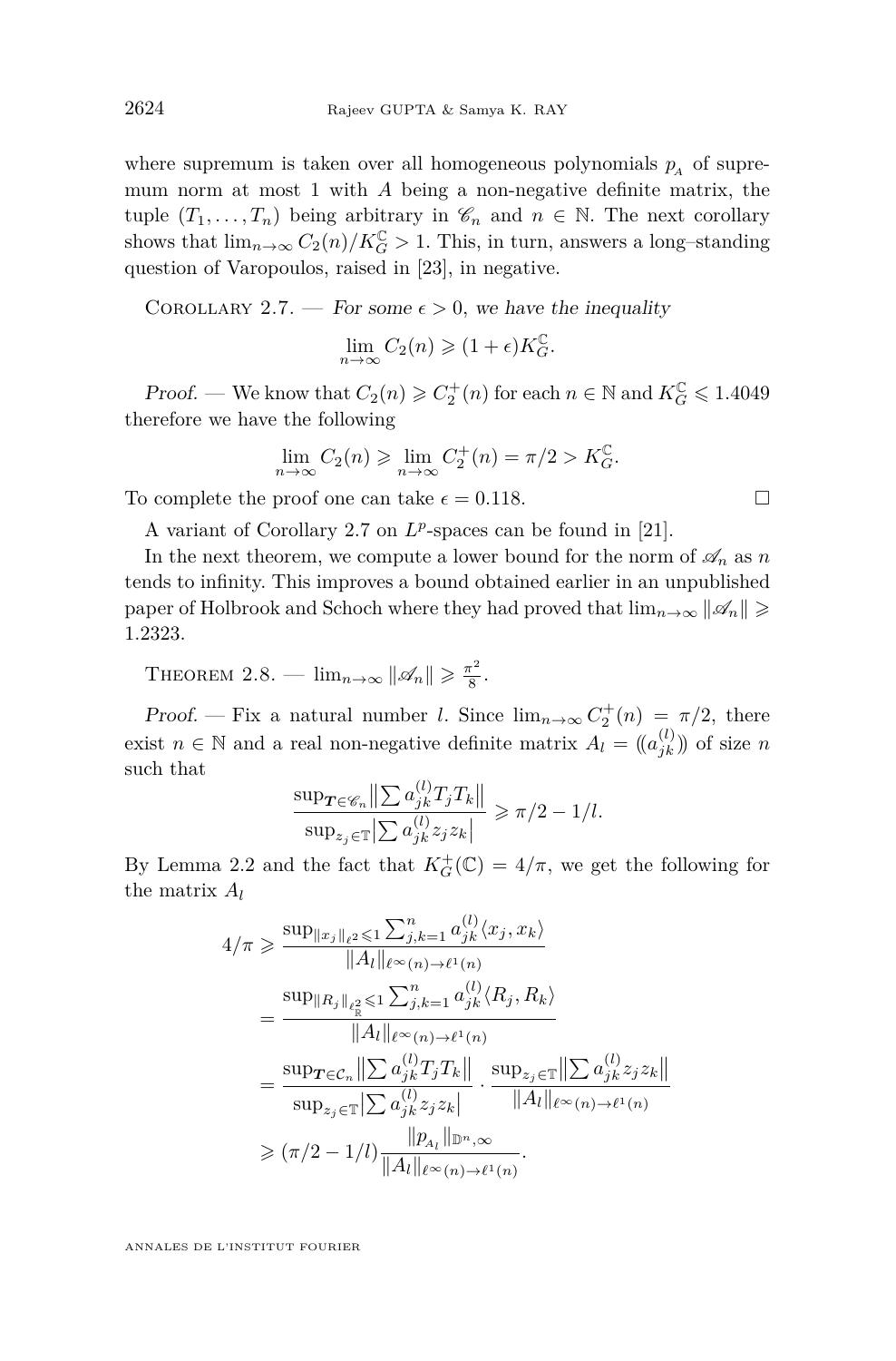Rewriting the inequality appearing above, we see that, for each  $l \in \mathbb{N}$ , there exists a symmetric matrix  $A_l$  such that for the corresponding polynomial  $p_{A_l}$ , we have the following estimate

$$
\frac{\|A_l\|_{\ell^{\infty}(n)\to\ell^1(n)}}{\|p_{A_l}\|_{\mathbb{D}^n,\infty}}\geqslant \frac{(\pi/2-1/l)}{4/\pi}.
$$

Taking supremum over all the natural numbers *l* on both the sides, we get the following inequality

$$
\sup_{l \in \mathbb{N}} \frac{\|A_l\|_{\ell^{\infty}(n) \to \ell^1(n)}}{\|p_{A_l}\|_{\mathbb{D}^n, \infty}} \geq \frac{\pi^2}{8} \approx 1.2337.
$$

The result follows immediately from here.

#### <span id="page-13-0"></span>**3. Varopoulos–Kaijser type examples and the constant**  $C_2(n)$

In this section, we focus on the constant  $C_2(n)$  in more detail. We discuss the asymptotic behaviour of  $C_2(n)$  and exhibit an explicit class of examples of Varopoulos–Kaijser type. For this, we mainly rely on a construction which appeared in [\[7\]](#page-20-6). In this case, our main tool is a very general maximizing lemma which can also be of independent interest. For  $n = 3$ , we successfully construct a very wide class of examples like Varopoulos–Kaijser for which the von Neumann inequality fails and show that the Varopoulos– Kaijser example is extremal on the class of certain  $3\times 3$  symmetric matrices including symmetric sign matrices.

In [\[7\]](#page-20-6), the authors produced an explicit set of real non-negative definite matrices for which the positive Grothendieck constant goes up to 1*.*5. We briefly describe their matrices as follows:

For  $l = k(k-1)$ , define  $F_k = \{v_1, \ldots, v_{k(k-1)}\}$ , the set of all *k*-dimensional vectors with two non-zero components, either 1 and 1 or 1 and −1*,* appearing in that order. Define a real  $l \times l$  non-negative definite matrix  $A_k = ((a_{ij})_{1 \leq i,j \leq l}$  as  $a_{ij} = \langle v_i, v_j \rangle$ . In [\[7\]](#page-20-6), the authors showed that

$$
\frac{\sup_{\|X_i\|_2=1} \sum_{i,j=1}^l a_{ij} \langle X_i, X_j \rangle}{\sup_{\omega_i \in \{1, -1\}} \sum_{i,j=1}^l a_{ij} \omega_i \omega_j} = \frac{3k-3}{2k-1}.
$$

Thus, in view of Lemma [2.4,](#page-7-1) we get a large class of Varopoulos–Kaijser like examples for which the von Neumann inequality fails and  $C_2(k(k-1)) \geq$  $\frac{3k-3}{2k-1}$ . Notice that  $\frac{3k-3}{2k-1}$  is an increasing function in *k* and increases to  $\frac{3}{2}$ as *k* tends to infinity. Hence for this explicit class of matrices, we get the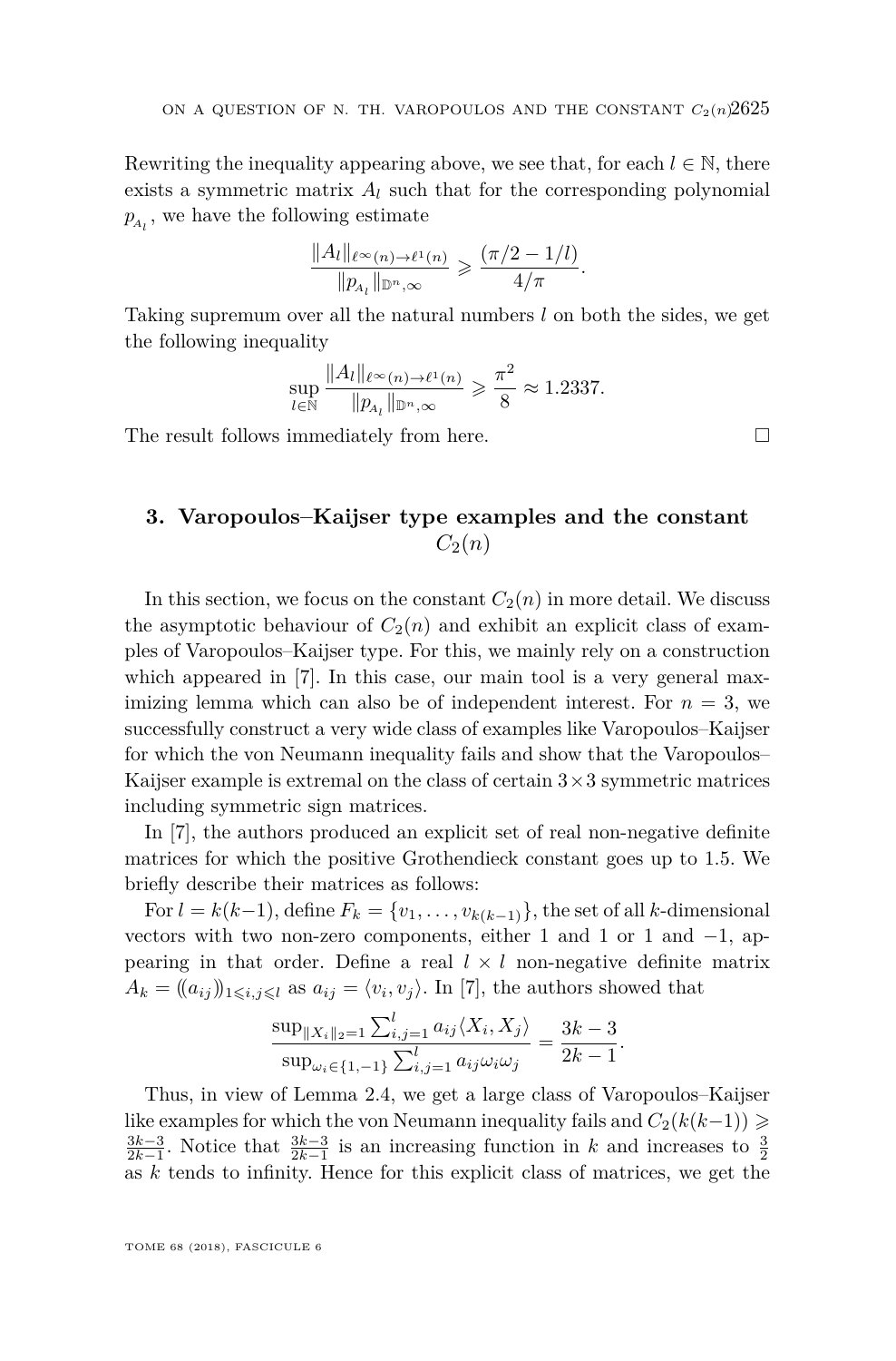lower bound of  $\lim_{n\to\infty} C_2(n)$  to be equal to  $\frac{3}{2}$ . Though we already got the lower bound of  $\lim_{n\to\infty} C_2(n)$  to be equal to  $\frac{\pi}{2}$ , it will be interesting to get an estimate of  $C_2(n)$  as a function of *n*.

Motivated by the example of Varopoulos and Kaijser, provided in [\[22\]](#page-21-1), we develop the following maximizing lemma which enables us to compute the supremum norm of polynomials.

<span id="page-14-3"></span>LEMMA 3.1 (Maximizing Lemma). — Let  $\Omega$  be a bounded domain in  $\mathbb{R}^n$ . Suppose a function  $F = (f_1, \ldots, f_m) : \overline{\Omega} \subseteq \mathbb{R}^n \to \mathbb{C}^m$  is a continuously differentiable and bounded function with  $f_j$  non-vanishing for  $j = 1, \ldots, m$ . Then we have the following

$$
\left\{x \in \overline{\Omega} : \|F(x)\|_{\ell^{\infty}(m)} = \|F\|_{\Omega,\infty}\right\} \subseteq \bigcup_{j=1}^{m} \left\{x \in \overline{\Omega} : \dim_{\mathbb{R}} \bigvee_{k=1}^{n} \frac{\partial f_j}{\partial x_k}(x) \leqslant 1\right\},\
$$

where  $\bigvee \{v_1, \ldots, v_n\}$  denotes the subspace spanned by the vectors  $v_1, \ldots, v_n$ and dim<sub>R</sub> denotes the dimension of the space over the field of real numbers R*.*

Proof. — We notice the following identity

$$
\{x \in \overline{\Omega} : ||F(x)||_{\ell^{\infty}(m)} = ||F||_{\Omega,\infty}\} \subseteq \bigcup_{j=1}^{m} \{x \in \overline{\Omega} : |f_j(x)| = ||f_j||_{\Omega,\infty}\}.
$$

For  $f_j : \overline{\Omega} \subseteq \mathbb{R}^n \to \mathbb{C}$ , we have

<span id="page-14-0"></span>(3.1) 
$$
|f_j|^2 = (\Re f_j)^2 + (\Im f_j)^2.
$$

Differentiating  $(3.1)$  with respect to  $x_k$  on both the sides, we get the following

<span id="page-14-1"></span>(3.2) 
$$
\frac{\partial}{\partial x_k} |f_j|^2 = 2 \Re f_j \Re \frac{\partial f_j}{\partial x_k} + 2 \Im f_j \Im \frac{\partial f_j}{\partial x_k}.
$$

By [\(3.2\)](#page-14-1) and the fact that, at the point of maximum of  $|f_j|$ , all the partial derivatives of  $|f_j|^2$  are zero, we obtain

<span id="page-14-2"></span>(3.3) 
$$
\left\langle (\Re f_j, \Im f_j), \left( \Re \frac{\partial f_j}{\partial x_k}, \Im \frac{\partial f_j}{\partial x_k} \right) \right\rangle = 0, \ \forall \ 1 \leq k \leq n.
$$

From [\(3.3\)](#page-14-2), we observe that, at the point of maximum of  $|f_j|^2$ , the two dimensional vectors  $(\Re \frac{\partial f_j}{\partial x_i})$  $\frac{\partial f_j}{\partial x_k},$   $\Im \frac{\partial f_j}{\partial x_k}$  $\left(\frac{\partial f_j}{\partial x_k}\right)$ , 1 ≤ *k* ≤ *n*, lie on a line passing through the origin in R 2 *.* Therefore,

$$
(3.4) \quad \left\{x \in \overline{\Omega} : |f_j(x)| = \|f_j\|_{\Omega,\infty}\right\} \subseteq \left\{x \in \overline{\Omega} : \dim_{\mathbb{R}} \bigvee_{k=1}^n \frac{\partial f_j}{\partial x_k}(x) \leqslant 1\right\}.
$$

This completes the proof.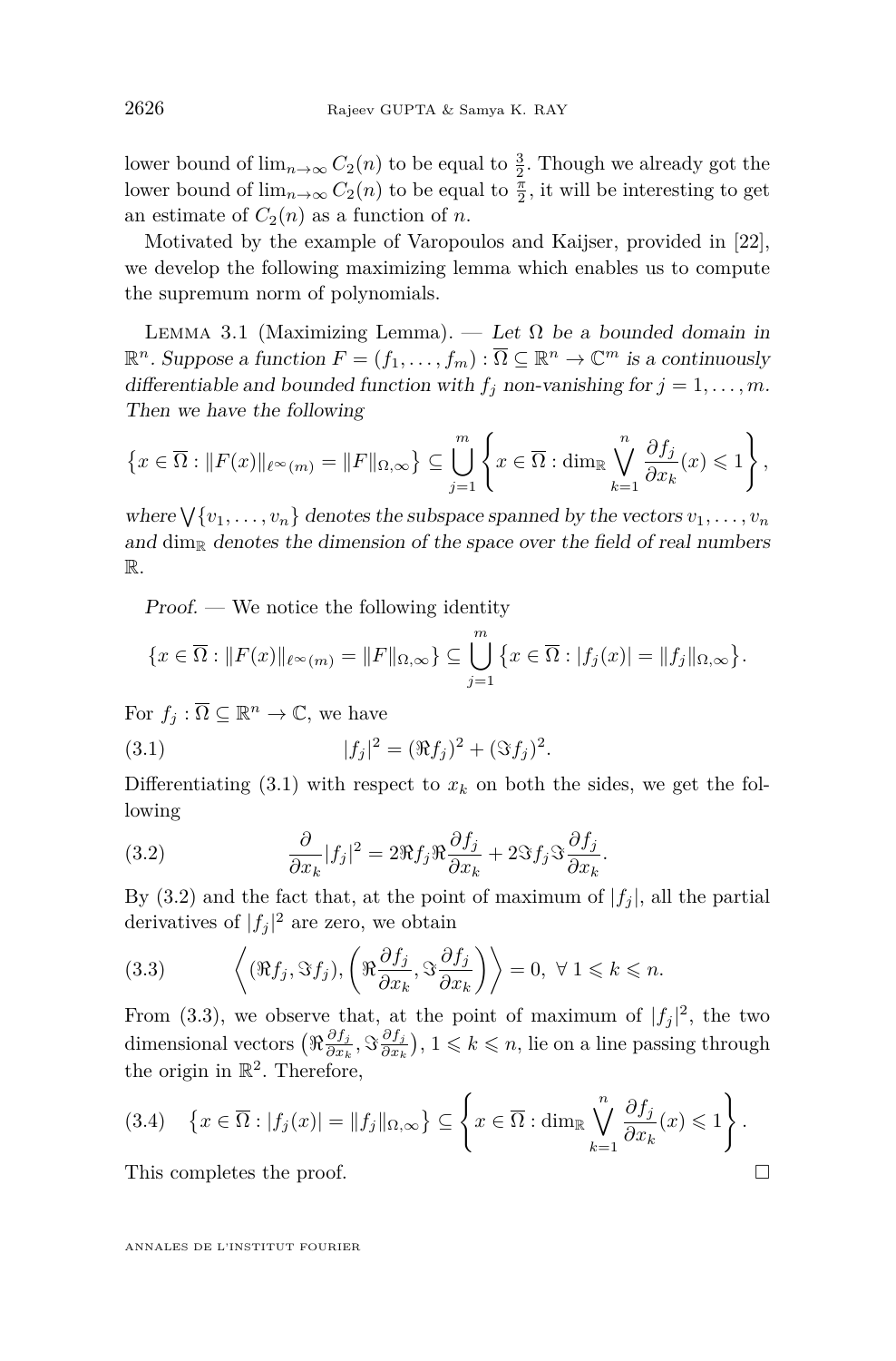Remark 3.2. — To disprove the von Neumann inequality in three variables, Varopoulos and Kaijser [\[22\]](#page-21-1) considered an explicit homogeneous polynomial of degree two in three variables. While the computation of the supremum norm of this particular polynomial is briefly indicated in their paper, we indicate below, using Lemma [3.1,](#page-14-3) how to compute the supremum norm of the Varopoulos–Kaijser polynomial. Of course, this recipe applies to the entire class of Varopoulos polynomials.

The Varopoulos–Kaijser polynomial is the following homogeneous polynomial of degree two

$$
p(z_1, z_2, z_3) = z_1^2 + z_2^2 + z_3^2 - 2z_1z_2 - 2z_2z_3 - 2z_3z_1.
$$

Without loss of generality, we can take supremum over  $\{(z_1, z_2, z_3)$  $(1, e^{i\theta}, e^{i\phi})$ :  $\theta, \phi \in \mathbb{R}$  in the expression of  $p(z_1, z_2, z_3)$  to compute the quantity  $||p||_{\mathbb{D}^3,\infty}$ . If we consider the function  $g(\theta,\phi) = 1 + e^{2i\theta} + e^{2i\phi} 2e^{i\theta} - 2e^{i\phi} - 2e^{i(\theta + \phi)}$  then  $||p||_{\mathbb{D}^3,\infty} = \sup_{\theta,\phi \in \mathbb{R}} |g(\theta,\phi)|$ . Taking partial derivatives with respect to  $\theta$  and  $\phi$  of  $g$ , we get the following expressions

$$
\frac{\partial g}{\partial \theta}(\theta, \phi) = 2ie^{2i\theta} - 2ie^{i\theta} - 2ie^{i(\theta + \phi)}
$$

$$
\frac{\partial g}{\partial \phi}(\theta, \phi) = 2ie^{2i\phi} - 2ie^{i\phi} - 2ie^{i(\theta + \phi)}.
$$

Applying Lemma [3.1,](#page-14-3) we obtain that, at the point of maximum of  $|g|$ , the vectors  $\frac{1}{2i} \frac{\partial g}{\partial \theta}$ ,  $\frac{1}{2i} \frac{\partial g}{\partial \phi}$  and  $g(\theta, \phi) - \frac{1}{2i} \left( \frac{\partial g}{\partial \theta} + \frac{\partial g}{\partial \phi} \right)$  lie on a line passing through the origin in  $\mathbb{R}^2$ . Note that

$$
g(\theta, \phi) - \frac{1}{2i} \left( \frac{\partial g}{\partial \theta} + \frac{\partial g}{\partial \phi} \right) = 1 - e^{i\theta} - e^{i\phi}
$$

$$
\frac{1}{2i} \frac{\partial g}{\partial \theta} - \frac{1}{2i} \frac{\partial g}{\partial \phi} = (e^{i\theta} - e^{i\phi})(e^{i\theta} + e^{i\phi} - 1).
$$

Therefore, at the point of maximum,  $1-e^{i\theta}-e^{i\phi}$  and  $(e^{i\theta}-e^{i\phi})(e^{i\theta}+e^{i\phi}-1)$ lie on a line passing through the origin in  $\mathbb{R}^2$ . Since  $1 - e^{i\theta} - e^{i\phi}$  and  $e^{i\theta} + e^{i\phi} - 1$  are always collinear, one must have  $1 - e^{i\theta} - e^{i\phi} = 0$  or  $\arg(e^{i\theta} - e^{i\phi}) \in \{0, \pi\}$ . From this, it can be concluded that  $||p||_{\mathbb{D}^3, \infty} = 5$ .

We would like to bring the attention of the reader to [\[10\]](#page-21-14) where the computation of the supremum norm of this polynomial has also been done.

#### **3.1. Extremal behaviour of Varopoulos–Kaijser example**

In this subsection, we show that the Varopoulos–Kaijser example is extremal, in a certain sense, if we restrict ourselves to a class of symmetric

TOME 68 (2018), FASCICULE 6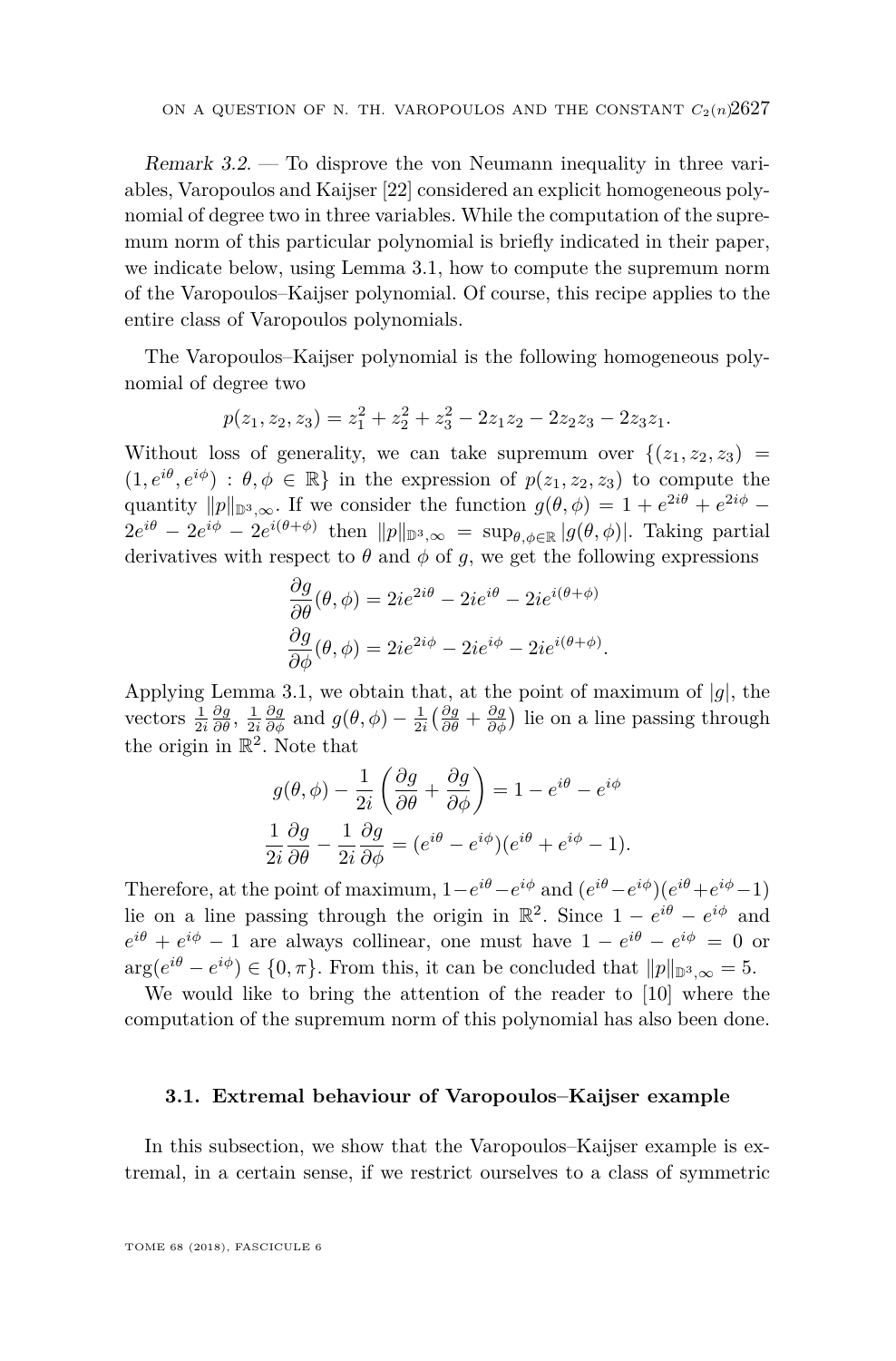$3 \times 3$  matrices which includes the symmetric sign matrices. Sign matrices are the matrices of which each entry is either 1 or −1. Varopoulos–Kaijser example gives a lower bound for the quantity  $C_2(\delta_3)$  and using extreme point method, we establish an upper bound for the same. For this we need the following definitions.

DEFINITION 3.3 (Correlation Matrix).  $- A$  correlation matrix is a complex non-negative definite matrix whose all diagonal elements are equal to 1. We denote the set of all  $n \times n$  correlation matrices by  $\mathscr{C}(n)$ .

For every natural number *n*, define the set  $\delta_n$  by

$$
\delta_n = \{(T_{x_1}, \ldots, T_{x_n}) : x_j \in \ell^2_{\mathbb{R}}
$$
 with  $||x_j|| \leq 1$  for  $j = 1, \ldots, n\}.$ 

Define  $C_2(\boldsymbol{\delta}_n) := \sup \{ ||p(\boldsymbol{T})|| : \boldsymbol{T} \in \boldsymbol{\delta}_n, p \in \mathcal{P}_2^s(n) \text{ with } ||p||_{\mathbb{D}^n, \infty} \leqslant 1 \}.$ For the rest of this section, we consider only the tuples of commuting and contractive Varopoulos operators in  $\delta_n$ . From the definition, it follows that  $C_2(\boldsymbol{\delta}_n) \leq C_2(n)$ . We prove the following bound on  $C_2(\boldsymbol{\delta}_3)$ .

<span id="page-16-0"></span>Remark 3.4. — Given  $x_1, \ldots, x_n \in \ell^2$ , we can define the vector  $R_j =$  $\left(\frac{\overline{x}_j+x_j}{2}, i\frac{\overline{x}_j-x_j}{2}\right)$  for  $j=1,\ldots,n$ . As noticed in Lemma [2.2,](#page-6-0) we know that  $\langle R_j, R_k \rangle = \frac{\langle x_j, x_k \rangle + \langle x_k, x_j \rangle}{2}$ . Hence for any degree two homogeneous polynomial  $p(z_1, \ldots, z_n) = \sum_{j,k=1}^n a_{jk} z_j z_k$ , where  $((a_{jk})$  is a symmetric matrix, we get that

$$
\sup_{\mathbf{T}\in\boldsymbol{\delta}_n}||p(\mathbf{T})|| = \sup_{||x_j||_{\ell^2}\leqslant 1} \left|\sum_{j,k=1}^n a_{jk}\langle x_j,x_k\rangle\right|.
$$

<span id="page-16-1"></span>THEOREM 3.5.  $- 1.2 \leq C_2(\delta_3) \leq \frac{3\sqrt{3}}{4}$ .

Proof. — The fact that  $C_2(\delta_3) \geq 1.2$  follows from [\[10\]](#page-21-14). Given a complex  $n \times n$  matrix A, we define the following quantity

$$
\beta(A):=\sup_{B\in\mathscr{C}(n)}|\langle A,B\rangle|.
$$

Every correlation matrix *B* can be written as  $((\langle x_i, x_j \rangle))$  for some unit vectors  $x_i$ ,  $1 \leq i \leq n$ , and vice versa. Let *U* denote the unit ball of  $\mathbb{C}^s[Z_1,\ldots,Z_n]$  with respect to supremum norm over the polydisc  $\mathbb{D}^n$ . Suppose  $A_p$  denote the symmetric matrix corresponding to  $p \in \mathbb{C}^s[Z_1, \ldots, Z_n]$ . Then, using Remark [3.4,](#page-16-0) we get

$$
\sup_{p\in U} \beta(A_p) = \sup_{p\in U} \sup_{\|x_i\|_{\ell^2}=1} \left| \sum_{i,j=1}^n a_{ij} \langle x_i, x_j \rangle \right|
$$
  
=  $C_2(\boldsymbol{\delta}_n).$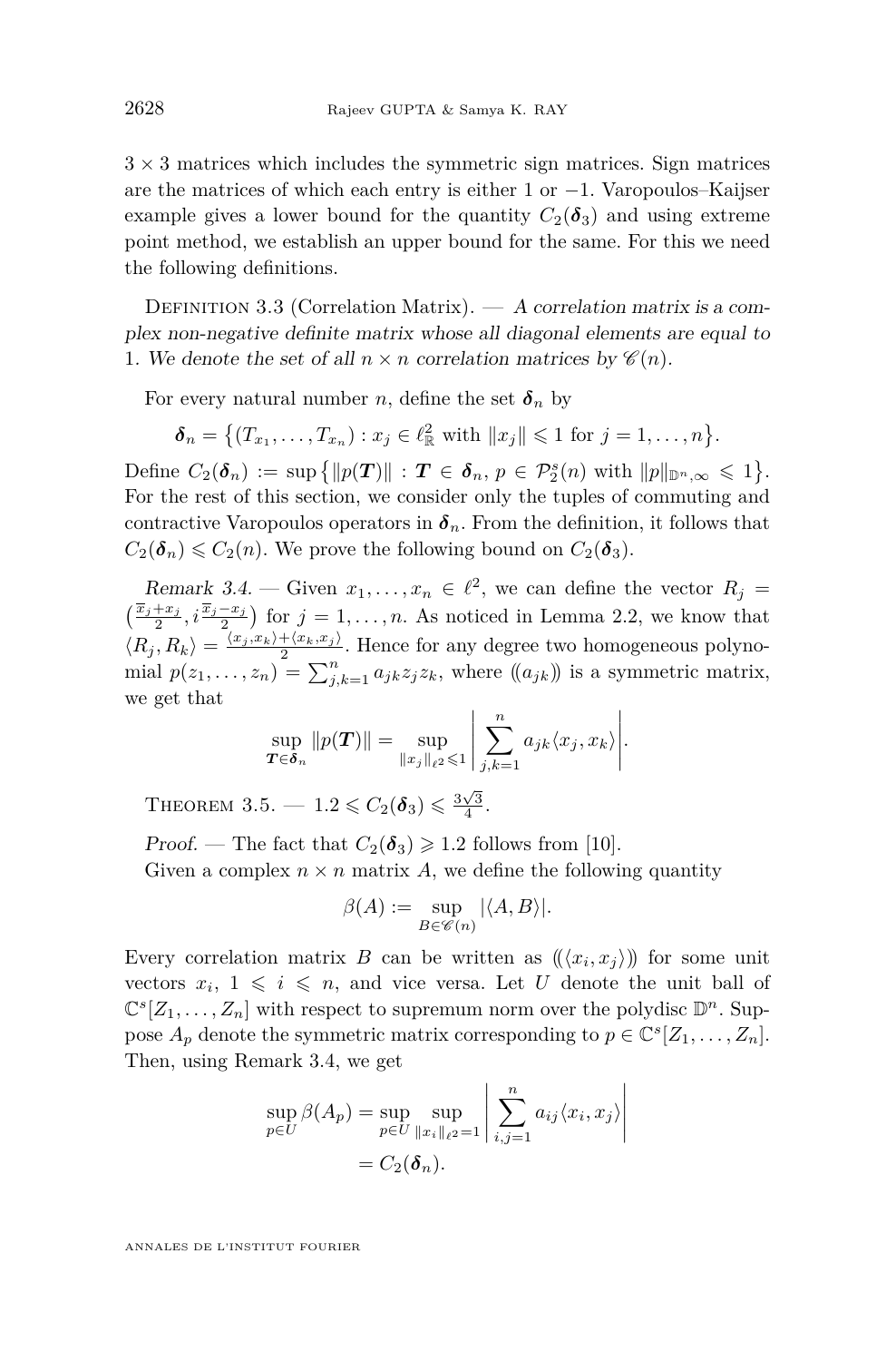The map  $B \mapsto \langle A, B \rangle$  is linear in *B* and  $\mathscr{C}(n)$  is a compact convex set, we conclude that

<span id="page-17-0"></span>(3.5) 
$$
\beta(A_p) = \sup_{B \in E(\mathscr{C}(n))} |\langle A_p, B \rangle|,
$$

where  $E(\mathscr{C}(n))$  is the set of all extreme points of  $\mathscr{C}(n)$ . Since all the elements of  $E(\mathscr{C}(n))$  have rank less than or equal to  $\sqrt{n}$  ([\[14\]](#page-21-15)) therefore when  $n = 3$ , we conclude that the extreme correlation matrices have rank one. If the correlation matrix  $((\langle x_i, x_j \rangle))$  is of rank 1, then  $\bigvee \{x_i; 1 \leq i \leq n\}$  is one dimensional. Using  $(3.5)$  and  $[9]$ , for  $n = 3$ , we obtain the following

$$
\beta(A_p) = \sup_{|z_i|=1} \left| \sum_{i,j=1}^n a_{ij} z_i \overline{z}_j \right|
$$
  
\n
$$
\leq \|A_p\|_{\infty \to 1}
$$
  
\n
$$
\leq \frac{3\sqrt{3}}{4} \sup_{|z_i|=1} \left| \sum_{i,j=1}^n a_{ij} z_i z_j \right|.
$$

This completes the proof of the theorem.

Remark 3.6. — In an unpublished work, Holbrook and Schoch have shown that  $C_2(\delta_3) \geq 1.2323$ . Their method rely on explicit construction of a two degree homogeneous polynomial as in Varopoulos–Kaijser (replacing the coefficients −2 in the Varopoulos–Kaijser polynomial by something like  $-2.5959$ ). In view of this and Theorem [3.5,](#page-16-1) we have  $1.2323 \le C_2(\delta_3) \le$  $\frac{3\sqrt{3}}{4} \approx 1.2990.$ 

The following table shows that Varopoulos–Kaijser polynomial is extremal among the set of all symmetric sign matrices of order 3 as long as the ratio  $\|p(T_1, T_2, T_3)\|/\|p\|_{\mathbb{D}^3,\infty}$  is concerned, where  $T_1, T_2$  and  $T_3$  are commuting Varopoulos operators. The total number of symmetric sign matrices of order 3 is  $2^6$ . To compute  $||p||_{\mathbb{D}^3,\infty}$  and  $||p(T_1,T_2,T_3)||$ , without loss of generality, we can assume that every entry in first row and first column of  $A_p$ , symmetric matrix corresponding to p, is one. Since  $||p||_{\mathbb{D}^3,\infty}$  and  $||p(T_1, T_2, T_3)||$  are invariant under  $SA_pS^{-1}$ , for every permutation matrix *S* of order 3*,* therefore it leaves us with the following 6 inequivalent matrices, for which, we use Lemma [3.1](#page-14-3) to compute the supremum norm of the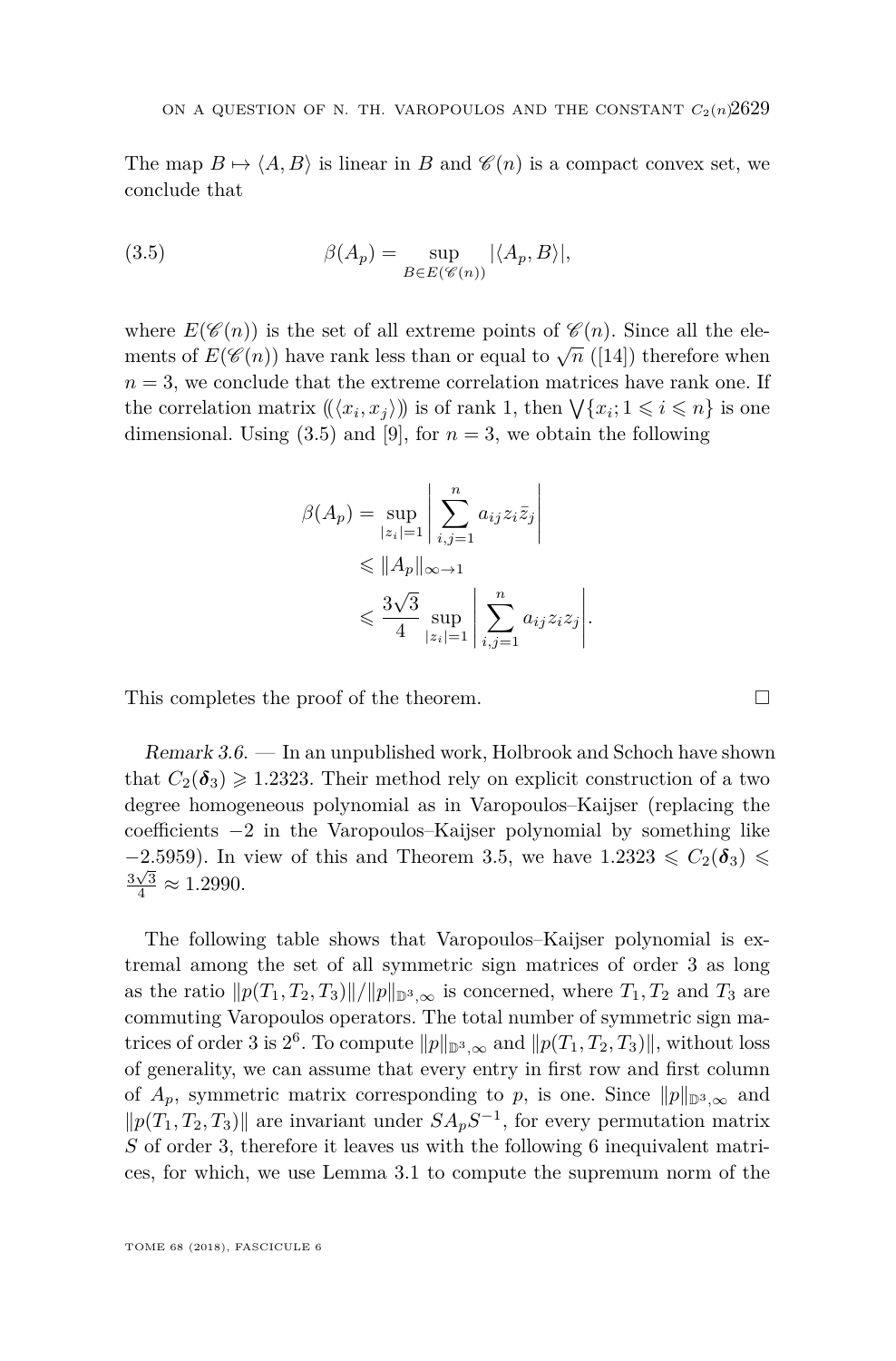polynomials.

| $\mathcal{A}_p$                                                                                                       | $  p  _{\mathbb{D}^3,\infty}$ | $  p(T_1, T_2, T_3)  $ |
|-----------------------------------------------------------------------------------------------------------------------|-------------------------------|------------------------|
| $\mathbf{1}$<br>$\mathbf{1}$<br>$\mathbf{1}$<br>$\,1$<br>$-1$<br>$\mathbf 1$<br>$\mathbf 1$<br>$\mathbf{1}$<br>$-1$   | $\bf 5$                       | $\bf 5$                |
| $\mathbf 1$<br>$\,1$<br>$\mathbf{1}$<br>$\,1$<br>$-1$<br>$\mathbf{1}$<br>$\mathbf{1}$<br>$\mathbf 1$<br>$-1\,$        | $\bf 5$                       | $\,6$                  |
| $\mathbf 1$<br>$\,1$<br>$\mathbf 1$<br>$\mathbf{1}$<br>$\mathbf{1}$<br>$\,1$<br>$\mathbf 1$<br>$-1$<br>$\mathbf{1}$   | $5\sqrt{2}$                   | 7                      |
| $\,1$<br>$\,1$<br>$\,1$<br>$\mathbf{1}$<br>$\,1$<br>$-1$<br>$\mathbf{1}$<br>$-1$<br>$-1$                              | 7                             | $\bf 5$                |
| $\,1$<br>$\mathbf{1}$<br>$\mathbf{1}$<br>$\mathbf{1}$<br>$-1\,$<br>$-1$<br>$\mathbf 1$<br>$-1\,$<br>$-1$              | $\sqrt{41}$                   | $\overline{4}$         |
| $\,1$<br>$\mathbf{1}$<br>$\mathbf 1$<br>$\mathbf{1}$<br>$\,1$<br>$\mathbf{1}$<br>$\mathbf{1}$<br>$\,1$<br>$\mathbf 1$ | 9                             | $\boldsymbol{9}$       |

We show that Varopoulos–Kaijser polynomial is also extremal among the following matrices

$$
\mathcal{S} := \Big\{ \mathscr{B}_{\alpha} = \left( \begin{smallmatrix} 1 & 1 & 1 \\ 1 & 1 & \alpha \\ 1 & \alpha & 1 \end{smallmatrix} \right) : \alpha \in \mathbb{R} \Big\}.
$$

For  $\alpha \geq 0$ , the ratio  $||p(T_1, T_2, T_3)||/||p||_{\mathbb{D}^3,\infty}$  is always 1. Hence we consider the case when  $\alpha < 0$ . Explicit computation shows that, for every symmetric matrix  $\mathscr{B}_{\alpha}$  in  $\mathcal{S}$ , the corresponding homogeneous polynomial  $p_{\mathscr{B}_{\alpha}}$  of degree two satisfies the following

$$
\|p_{{\mathscr B}_\alpha}\|_{{\mathbb D}^3,\infty}=\sup_{\theta,\phi\in{\mathbb R}}\left\{|1+e^{i\theta}+e^{i\phi}+e^{i\theta}(1+e^{i\theta}+\alpha e^{i\theta})+e^{i\phi}(1+e^{i\phi}+\alpha e^{i\theta})|\right\}.
$$

 $\text{Suppose } f(\theta, \phi) = |1+e^{i\theta}+e^{i\phi}+e^{i\theta}(1+e^{i\theta}+\alpha e^{i\theta})+e^{i\phi}(1+e^{i\phi}+\alpha e^{i\theta})|$ . Using Lemma [3.1,](#page-14-3) at point of maximum of f, we get that  $1+e^{i\theta}+e^{i\phi}$ ,  $e^{i\theta}(1+e^{i\theta}+e^{i\phi})$  $\alpha e^{i\theta}$ ) and  $e^{i\phi}(1+e^{i\phi}+\alpha e^{i\theta})$  are collinear. Subtracting the third vector from the second vector, we get  $1 + e^{i\theta} + e^{i\phi}$ ,  $(e^{i\theta} - e^{i\phi})(1 + e^{i\theta} + e^{i\phi})$  are collinear. We break the computation essentially into the following two cases

Case 1. — If  $1 + e^{i\theta} + e^{i\phi}$  is zero then the maximum of f is  $2 - 2\alpha$ .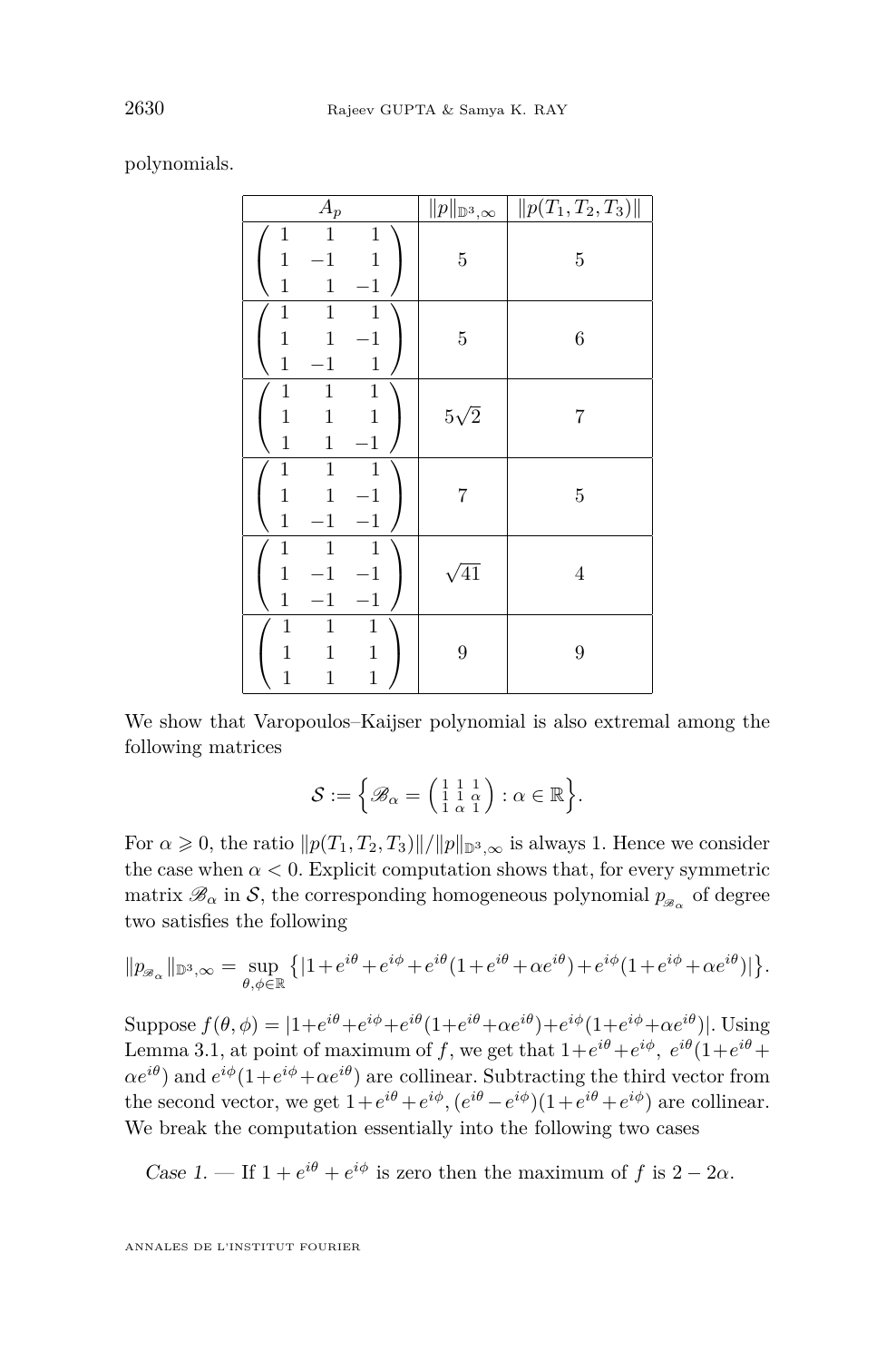Case 2. — Suppose  $1 + e^{i\theta} + e^{i\phi} \neq 0$ . Then 1 and  $e^{i\theta} - e^{i\phi}$  are collinear and therefore at a point of maximum of *f*, we get that  $\theta = \phi$  or  $\theta = \phi + \pi$ . We deal with this case in the form of following two subcases.

(1) When  $\theta = \phi$  then we need to maximize  $f(\theta, \theta) = |1 + 4e^{i\theta} + 2(1 +$  $\alpha$ )*e*<sup>2*iθ*</sup>| over  $\theta \in \mathbb{R}$ . We observe that  $f(\theta, \theta) = (17 + 4(1 + \alpha)^2 + \theta)$  $8(3+2\alpha)\cos\theta + 4(1+\alpha)\cos 2\theta$ <sup>1/2</sup>. At critical point  $\theta_0$  of f, we get that

$$
\cos \theta_0 = -\frac{3+2\alpha}{2(1+\alpha)} \text{ or } \sin \theta_0 = 0.
$$

If  $\alpha > -5/4$  then the only possibility is  $\sin \theta_0 = 0$  i.e.  $e^{i\theta_0} = \pm 1$ . In this case, maximum of *f* is either  $|7 + 2\alpha|$  or  $1 - 2\alpha$ . As case 1 suggests, the quantity  $1 - 2\alpha$  can not be the maximum. In this subcase if  $\alpha$  is at most  $-5/4$  then at  $\cos \theta_0 = -\frac{3+2\alpha}{2(1+\alpha)}$ ,

*.*

$$
f(\theta_0, \theta_0) = \left(17 + 4(1+\alpha)^2 - 2\frac{(3+2\alpha)^2}{1+\alpha} - 4(1+\alpha)\right)^{1/2}
$$

(2) When  $\theta = \phi + \pi$  then maximum of f is  $3 - 2\alpha$ . This subcase proves the redundancy of case 1 as far as the maximum of *f* is concerned.

Comparison of all the possible cases and explicit computation tells us that for  $\alpha < 0$ , the norm of the homogeneous polynomial  $p_{\mathscr{B}_{\alpha}}$  of degree two, is the following continuous function

$$
\|p_{{\mathscr B}_\alpha}\|_{{\mathbb D}^3,\infty}=\begin{cases} 7+2\alpha, & \alpha>-1 \\ 3-2\alpha, & \alpha\leqslant -1 \end{cases}
$$

We define the following quantity  $M_{\mathscr{B}_{\alpha}} = \sup_{|z_j|=1} |\sum a_{jk}z_j\overline{z}_k|$ . By Re-mark [3.4](#page-16-0) and from [\[14\]](#page-21-15), we see that  $M_{\mathscr{B}_{\alpha}} = \sup_{\mathbf{T} \in \mathbf{\delta}_3} ||p_{\mathscr{B}_{\alpha}}(\mathbf{T})||$ . Corresponding to every matrix  $\mathscr{B}_{\alpha}$  in the class S, we get

$$
M_{\mathscr{B}_{\alpha}} = \sup_{|z_j|=1} |3 + 2(\Re z_1 \overline{z}_2 + \alpha \Re z_2 \overline{z}_3 + \Re z_3 \overline{z}_1)|
$$
  
= 
$$
\sup_{\theta, \phi \in \mathbb{R}} |3 + 2(\cos \theta + \cos \phi + \alpha \cos(\theta - \phi))|
$$

Define the function  $h(\theta, \phi) = 3 + 2(\cos \theta + \cos \phi + \alpha \cos(\theta - \phi))$ . Then the critical points of the function *h* are the solutions of  $\sin \theta + \alpha \sin(\theta - \phi) = 0$ and  $\sin \phi - \alpha \sin(\theta - \phi) = 0$ . Therefore the critical points  $(\theta_0, \phi_0)$  satisfy  $\sin \theta_0 + \sin \phi_0 = 0$ . Thus, we get that  $\theta_0 = -\phi_0$  or  $\theta_0 = -\phi_0 + \pi$  or  $\theta_0 =$  $φ_0 + π.$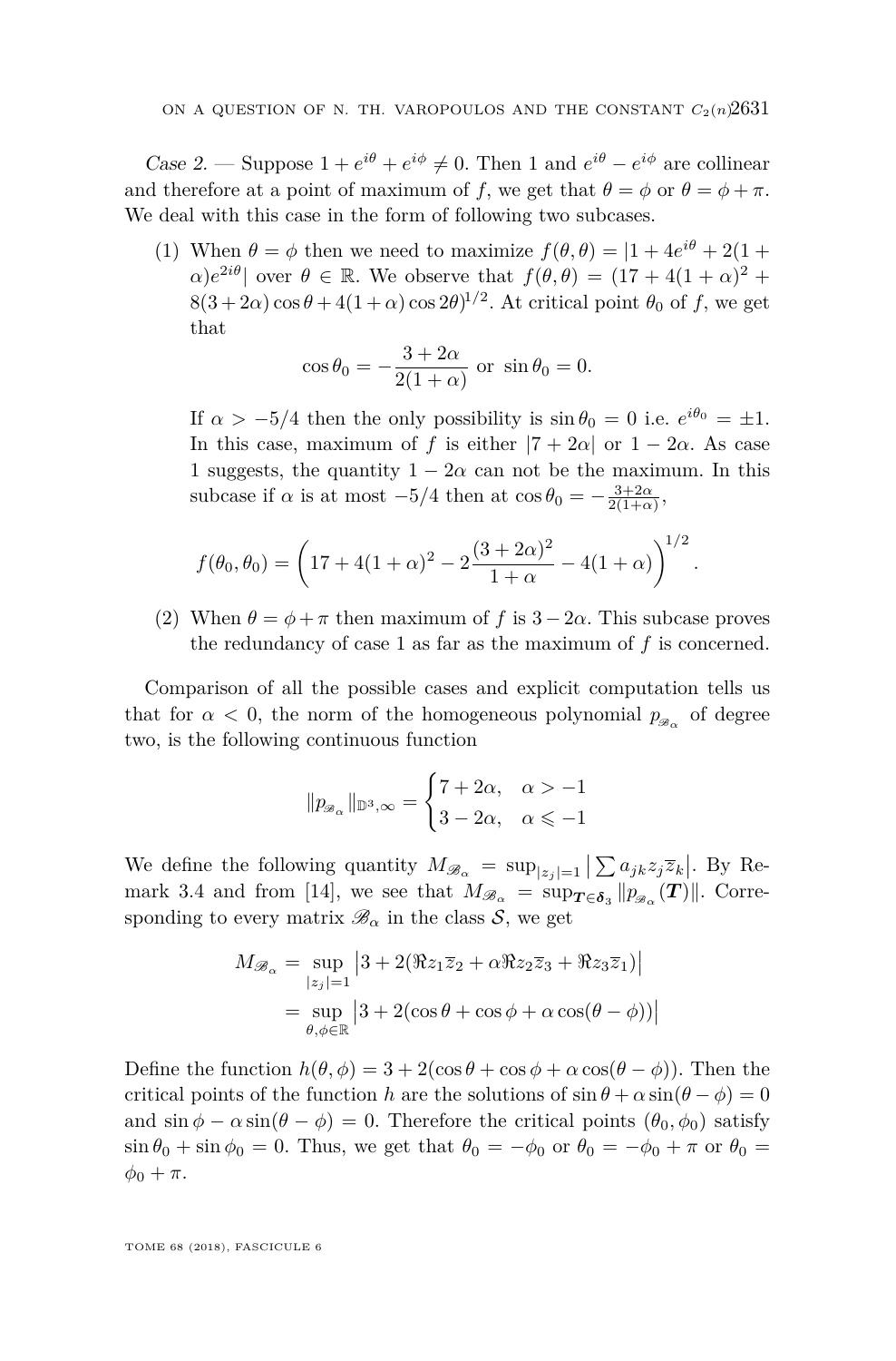Case 1. — If  $\theta_0 = -\phi_0$  then

$$
h(\theta_0, \phi_0) = 3 + 2(2\cos\theta_0 + \alpha\cos 2\theta_0)
$$
  
=  $4\alpha\cos^2\theta_0 + 4\cos\theta_0 + 3 - 2\alpha$   
=  $g(t)$ , say,

where  $t = \cos \theta_0$ .

If  $\alpha > -1/2$  then there is no critical point of *g* in (0, 1). Hence the maximum is  $3 - 2\alpha$  or  $|7 + 2\alpha|$ . Between these, in the case when  $\alpha \in$  $(-1/2, 0)$ , clearly,  $3 - 2\alpha$  is bigger. If  $\alpha \leq -1/2$  then the maximum of  $g(t)$ is among  $3-2\alpha-1/\alpha$  or  $|7+2\alpha|$  or  $3-2\alpha$ . A straightforward computation shows that  $3 - 2\alpha - 1/\alpha$  is bigger than the other two values. Therefore we have the following

$$
M_{\mathscr{B}_{\alpha}} = \begin{cases} 3 - 2\alpha, & \alpha > -\frac{1}{2} \\ 3 - 2\alpha - 1/\alpha, & \alpha \leq -\frac{1}{2}. \end{cases}
$$

Computations done till now leads to the following graph of the ratio  $\mathcal{Q}$  := *M*B*<sup>α</sup>*  $\|p_{{\mathscr B}_\alpha}\|_{{\mathbb D}^3,\infty}$ 

$$
\mathcal{Q} = \begin{cases} \frac{3-2\alpha}{7+2\alpha}, & \alpha \in (-1/2, 0) \\ \frac{3-2\alpha-1/\alpha}{7+2\alpha}, & \alpha \in [-1, -1/2] \\ \frac{3-2\alpha-1/\alpha}{3-2\alpha}, & \alpha \in (-\infty, -1). \end{cases}
$$

The ratio Q is increasing in  $(-\infty, -1)$  and decreasing in  $(-1, 0)$ . Thus maximum of the ratio Q is at  $-1$  and hence Varopoulos–Kaijser polynomial is the best in the class we have specified.

#### BIBLIOGRAPHY

- <span id="page-20-5"></span>[1] N. Alon & A. Naor, "Approximating the cut-norm via Grothendieck's inequality", SIAM J. Comput. **35** (2006), no. 4, p. 787-803.
- <span id="page-20-0"></span>[2] T. ANDÔ, "On a pair of commutative contractions", Acta Sci. Math. 24 (1963), p. 88-90.
- <span id="page-20-4"></span>[3] B. BAGCHI & G. MISRA, "Contractive homomorphisms and tensor product norms", Integral Equations Oper. Theory **21** (1995), no. 3, p. 255-269.
- <span id="page-20-3"></span>[4] - 6 The Grothendieck Constants", [www.math.iisc.ac.in/gm/gmhomefiles/](www.math.iisc.ac.in/ gm/gmhomefiles/papers/kgc2.pdf) [papers/kgc2.pdf](www.math.iisc.ac.in/ gm/gmhomefiles/papers/kgc2.pdf), 2008.
- <span id="page-20-2"></span>[5] M. Braverman, K. Makarychev, Y. Makarychev & A. Naor, "The Grothendieck constant is strictly smaller than Krivine's bound", Forum Math. Pi **1** (2013), Art. ID. 4, 42 p.
- <span id="page-20-1"></span>[6] M. J. CRABB & A. M. DAVIE, "von Neumann's inequality for Hilbert space operators", Bull. Lond. Math. Soc. **7** (1975), p. 49-50.
- <span id="page-20-6"></span>[7] P. C. FISHBURN & J. A. REEDS, "Bell inequalities, Grothendieck's constant, and root two", SIAM J. Discrete Math. **7** (1994), no. 1, p. 48-56.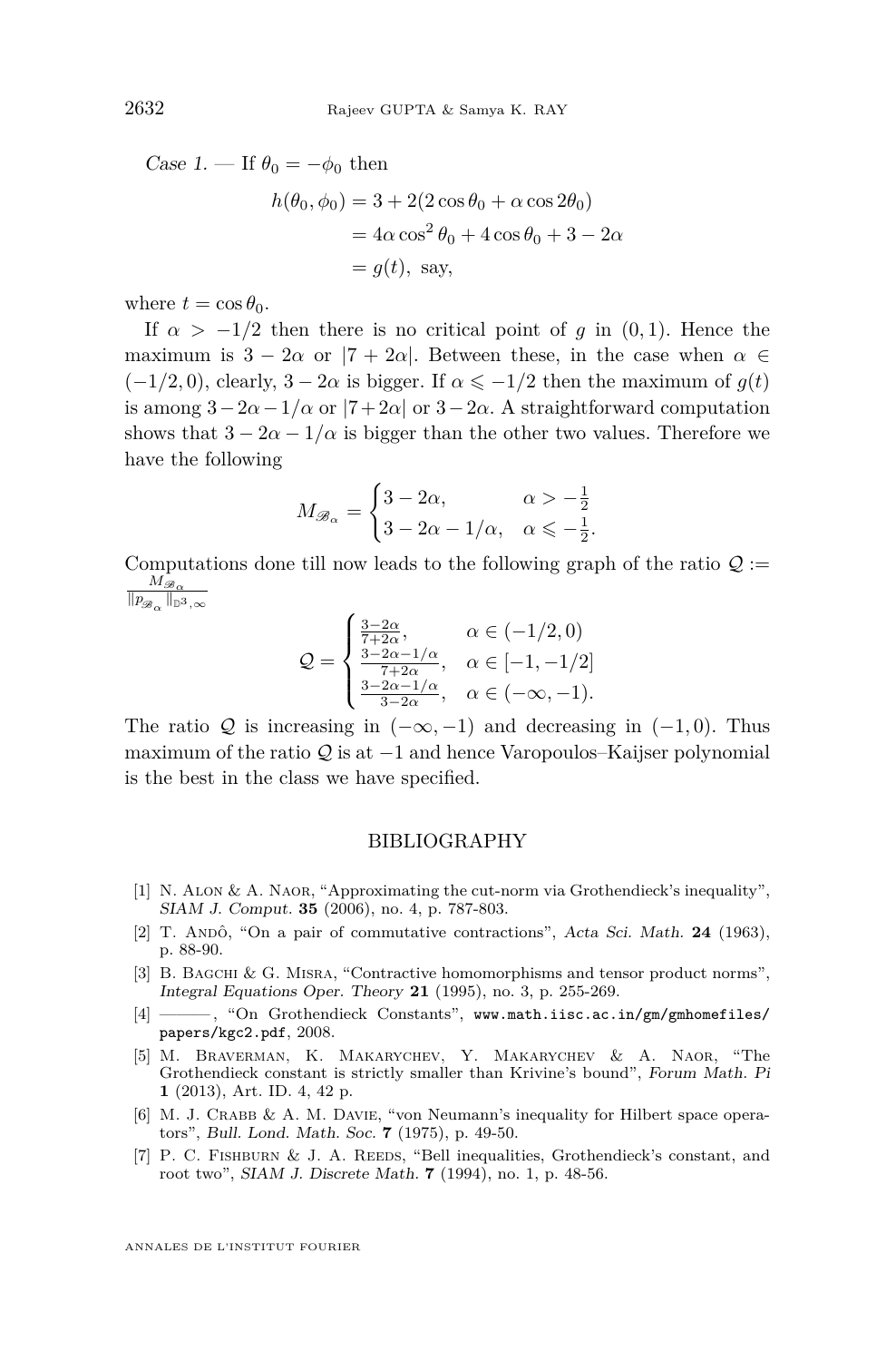- <span id="page-21-12"></span>[8] R. Gupta, "The Carathéodory-Fejér Interpolation Problems and the von-Neumann Inequality", <https://arxiv.org/abs/1508.07199>, 2015.
- <span id="page-21-7"></span>[9] ——, "An improvement on the bound for  $C_2(n)$ ", Acta Sci. Math. **83** (2017), no. 1-2, p. 263-269.
- <span id="page-21-14"></span>[10] J. A. Holbrook, "Schur norms and the multivariate von Neumann inequality", in Recent advances in operator theory and related topics (Szeged, 1999), Operator Theory: Advances and Applications, vol. 127, Birkhäuser, 2001, p. 375-386.
- <span id="page-21-8"></span>[11] J. A. HOLBROOK & J.-P. SCHOCH, "Theory vs. experiment: multiplicative inequalities for the numerical radius of commuting matrices", in Topics in operator theory. Volume 1. Operators, matrices and analytic functions, Operator Theory: Advances and Applications, vol. 202, Birkhäuser, 2010, p. 273-284.
- <span id="page-21-5"></span>[12] J.-L. Krivine, "Sur la constante de Grothendieck", C. R. Acad. Sci. Paris, Sér. A **284** (1977), no. 8, p. 445-446.
- <span id="page-21-6"></span>[13] ———, "Constantes de Grothendieck et fonctions de type positif sur les sphères", Adv. Math. **31** (1979), no. 1, p. 16-30.
- <span id="page-21-15"></span>[14] C.-K. Li & B.-S. Tam, "A note on extreme correlation matrices", SIAM J. Matrix Anal. Appl. **15** (1994), no. 3, p. 903-908.
- <span id="page-21-0"></span>[15] J. von Neumann, "Eine Spektraltheorie für allgemeine Operatoren eines unitären Raumes", Math. Nachr. **4** (1951), p. 258-281.
- <span id="page-21-11"></span>[16] C. Niculescu & L.-E. Persson, Convex functions and their applications. A contemporary approach, CMS Books in Mathematics/Ouvrages de Mathématiques de la SMC, vol. 23, Springer, 2006, xvi+255 pages.
- <span id="page-21-10"></span>[17] G. Pisier, "Grothendieck inequality, random matrices and quantum expanders", based on SGU Special lectures at Kyoto University from March 12 to March 18, 2015, recorded by Kei Hasegawa, [https://ktgu.math.kyoto-u.ac.jp/sites/](https://ktgu.math.kyoto-u.ac.jp/sites/default/files/Pisier_lecturenote.pdf) default/files/Pisier lecturenote.pdf.
- <span id="page-21-9"></span>[18] ——— , Factorization of linear operators and geometry of Banach spaces, Regional Conference Series in Mathematics, vol. 60, American Mathematical Society, 1986,  $x+154$  pages.
- <span id="page-21-3"></span>[19] ——— , Similarity problems and completely bounded maps. Includes the solution to "The Halmos problem", 2nd ed., Lecture Notes in Mathematics, vol. 1618, Springer, 2001, viii+198 pages.
- <span id="page-21-4"></span>[20] ——— , "Grothendieck's theorem, past and present", Bull. Am. Math. Soc. **49** (2012), no. 2, p. 237-323.
- <span id="page-21-13"></span>[21] S. K. Ray, "On Multivariate Matsaev's Conjecture", [https://arxiv.org/abs/](https://arxiv.org/abs/1703.00733) [1703.00733](https://arxiv.org/abs/1703.00733), 2017.
- <span id="page-21-1"></span>[22] N. Th. Varopoulos, "On an inequality of von Neumann and an application of the metric theory of tensor products to operators theory", J. Funct. Anal. **16** (1974), p. 83-100.
- <span id="page-21-2"></span>[23] ——— , "On a commuting family of contractions on a Hilbert space", Rev. Roum. Math. Pures Appl. **21** (1976), no. 9, p. 1283-1285.

Manuscrit reçu le 5 mai 2017, révisé le 9 novembre 2017, accepté le 11 janvier 2018.

Rajeev GUPTA Department of Mathematics and Statistics, Indian Institute of Technology, Kanpur-208016 (India) [rajeevg@iitk.ac.in](mailto:rajeevg@iitk.ac.in)